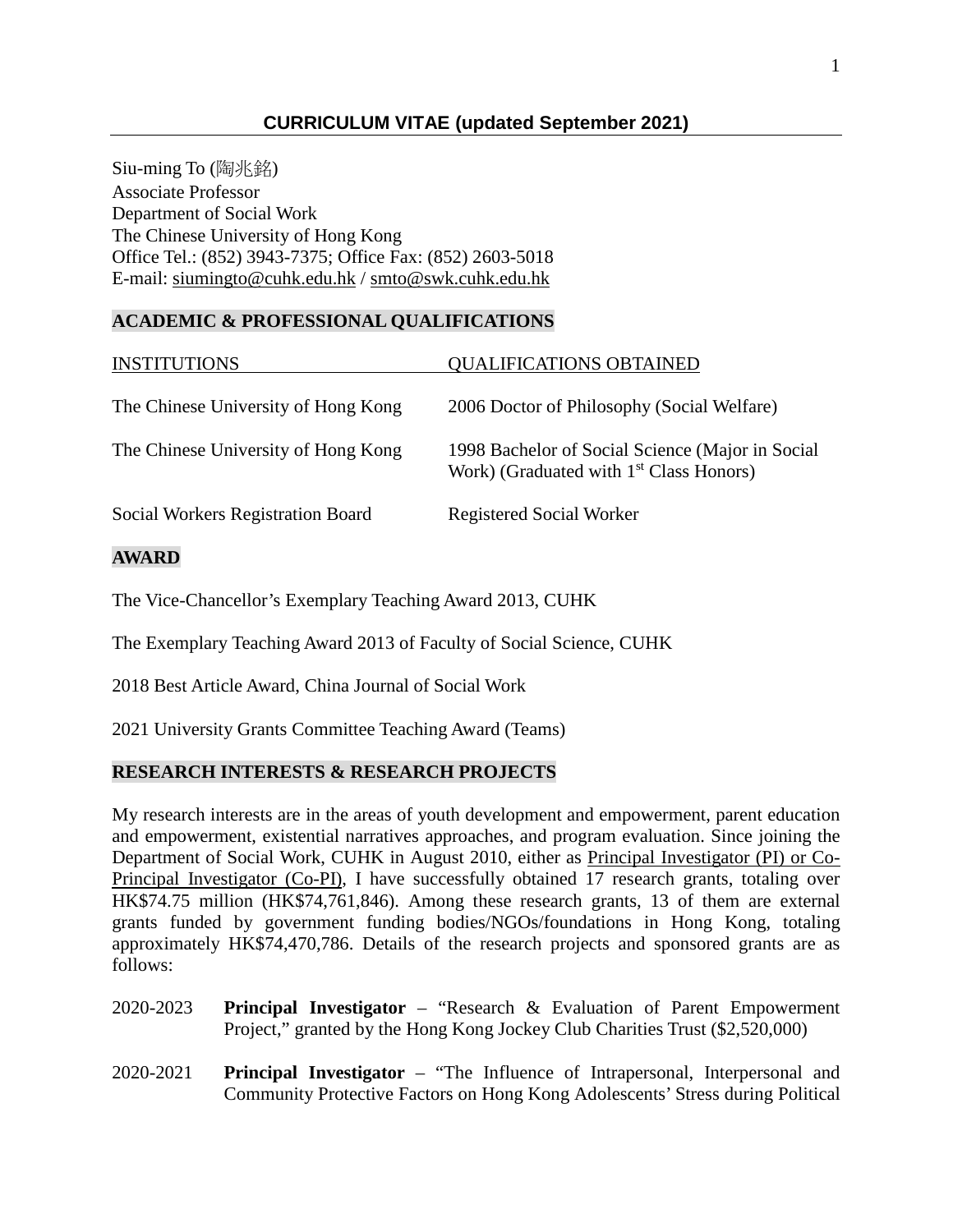Life Events and their Mental Health," granted by the Public Policy Research Funding Scheme (\$344,655)

- 2017-2021 **Principal Investigator** "Project Evaluation and Impact Assessment of the Youth Service Innovation Programme," granted by the Hong Kong Jockey Club Charities Trust (\$4,590,000)
- 2018-2020 **Principal Investigator**  "An Exploratory Study on Young Mothers' Needs for Life and Career Development in Hong Kong," granted by the Young Women's Christian Association (\$225,600)
- 2015-2020 **Co-Principal Investigator** "Community-based Interventions of the Career and Life Adventure Planning for Youth Project (CLAP for Youth @ JC)," granted by the Hong Kong Jockey Club Charities Trust (\$62.21 million)
- 2016-2017 **Principal Investigator** "Childrearing at a Distance: Development of an Evidence-Based Parent Support Group and Education Program for Migrant Mothers of Left-behind Children in China," granted by the General Research Fund of the Research Grant Council (\$536,140)
- 2015-2018 **Principal Investigator** "A Holistic Parent Counselling, Education and Support Program for Drug-Abusing Parents," granted by the Beat Drugs Fund Association, Hong Kong (\$3,730,103)
- 2015-2017 **Principal-Investigator** "An Evaluation Study on the Sexual Health Project for Youth Having Compulsive Sexual Behaviors," commissioned by the Caritas – Youth and Community Service Division and granted by the Lee Hysan Foundation (\$217,350)
- 2012-2015 **Principal Investigator** "Evaluation Study on the Women's Foundation Life Skills Program 2012-14," granted by the Women's Foundation, Hong Kong (\$439,875)
- 2012-2014 **Principal Investigator** "A Comparative Study on the Work Experience and Life Adjustment of Migrant Workers in the Eastern and Southern Coastal Areas of Mainland China," granted by the South China Program, Hong Kong Institute of Asia-Pacific Studies, The Chinese University of Hong Kong (\$122,440).
- 2011-2014 **Principal Investigator** "Evaluation Study on The Women's Foundation's Financial Literacy Program for Marginalized Women," granted by the Women's Foundation, Hong Kong (\$201,430).
- 2011-2013 **Principal Investigator** "A Shared Journey of Parent Growth and Development: School-Based Parent Education and Parent Support Network," granted by the Quality Education Fund, Hong Kong (\$1,695,000).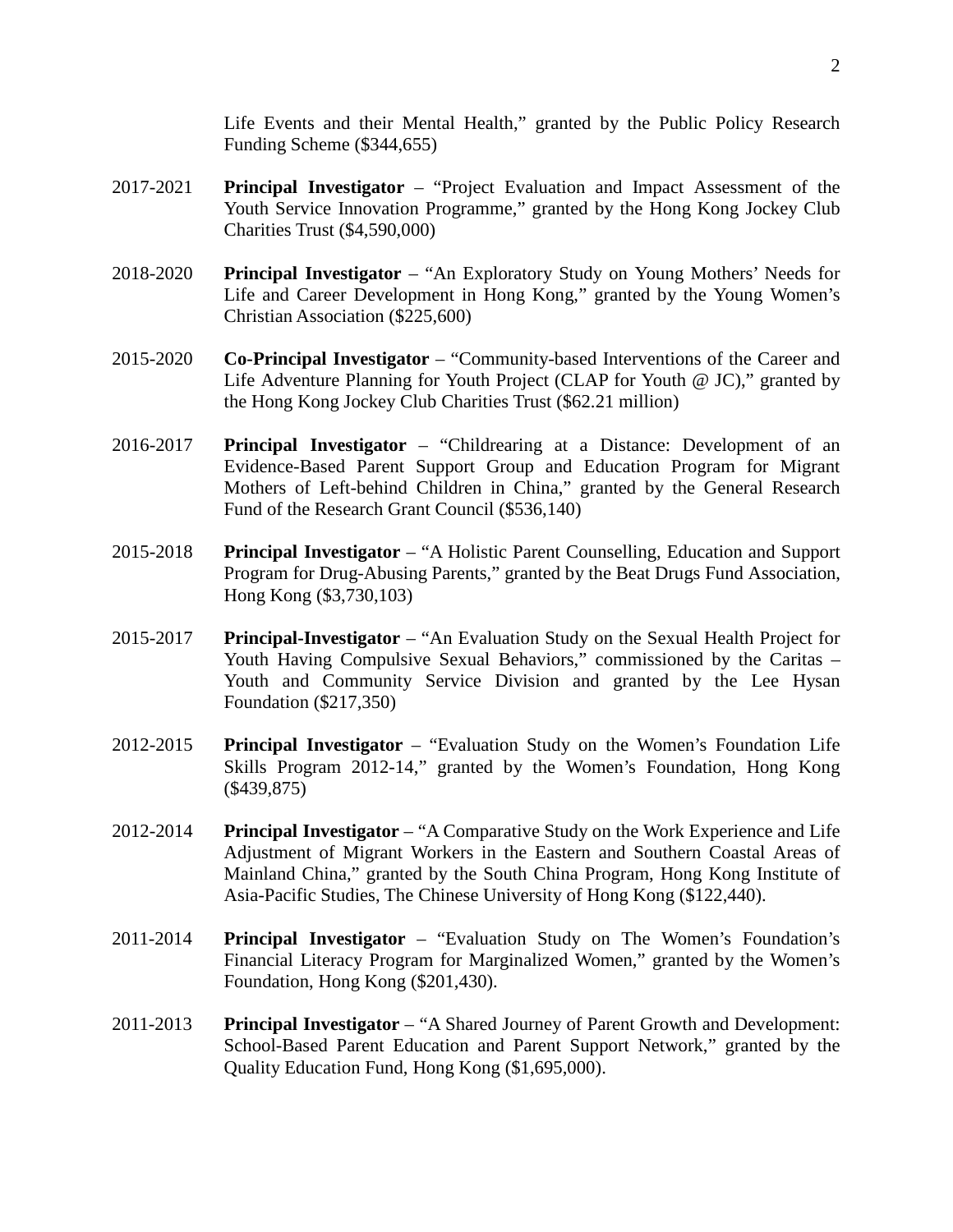- 2011-2013 **Principal Investigator** "Development and Validation of the Parental Meaning Questionnaire," granted by the Hong Kong Institute of Educational Research, The Chinese University of Hong Kong (\$54,500).
- 2011-2013 **Principal Investigator** "Research on Chinese Workers' Life Concerns, Work Values, and Job Decision-making," granted by the Jetta Company Limited (\$595,288).
- 2010-2012 **Principal Investigator** "A Study of the Impacts of Accessing Sexually Explicit Online Materials on Adolescents' Attitudes, Knowledge and Behavior Relating to Sex," granted by the Direct Grant for Research, Social Science Panel, CUHK (\$63,920).
- 2010-2012 **Principal Investigator** "Exposure to Sexually Explicit Online Materials among Adolescents in Hong Kong: An Exploratory Study of its Prevalence and Underlying Factors," granted by the Madam Tan Jen Chiu Fund, Department of Social Work, CUHK (\$50,200).
- 2009-2011 **Principal Investigator** "An Action Research on the Family Education Supportive Project organized by the Federation of Parent-Teacher Association, Kowloon City," commissioned by the Federation of Parent-teacher Association, Kowloon (\$30,000).
- 2020-2023 Co-investigator "Building Capacity among Practitioners and Students of Social Work and Health Care Professions for Anti-Drug Work with Young Adults, Pregnant Women/Mothers, and Sexual Minorities: An Integrated Humanistic and Cognitive-Behavioral Training Program Augmented by an Online Learning Platform," granted by the Beat Drug Fund (\$1,721,112)
- 2018-2020 Co-investigator "Enhancing Competence in Anti-drug Work among Practitioners and Students of Social Work and Healthcare Professions: An Integrated Humanistic and Cognitive-Behavioral Training Program with Focus on High-risk Youth and Drug Rehabilitation Service Settings," granted by the Beat Drug Fund (\$946,910)
- 2017-2020 Co-investigator "Enhancing University Students' Well-being and Positive Learning Experience – Application of Positive Education," granted by the Research Grant Council (\$5,703,000)
- 2017-2020 Co-investigator "Mutual Aid among Young People with Chronic Illness," granted by the Research Grant Council (\$854,424)
- 2016-2018 Co-investigator "An Integrated Humanistic and Cognitive-Behavioral Training Program to Promote Effective and Sustained Anti-drug Works among Practitioners and Students of Social Work and Healthcare Professionals," granted by the Beat Drugs Fund (817,650)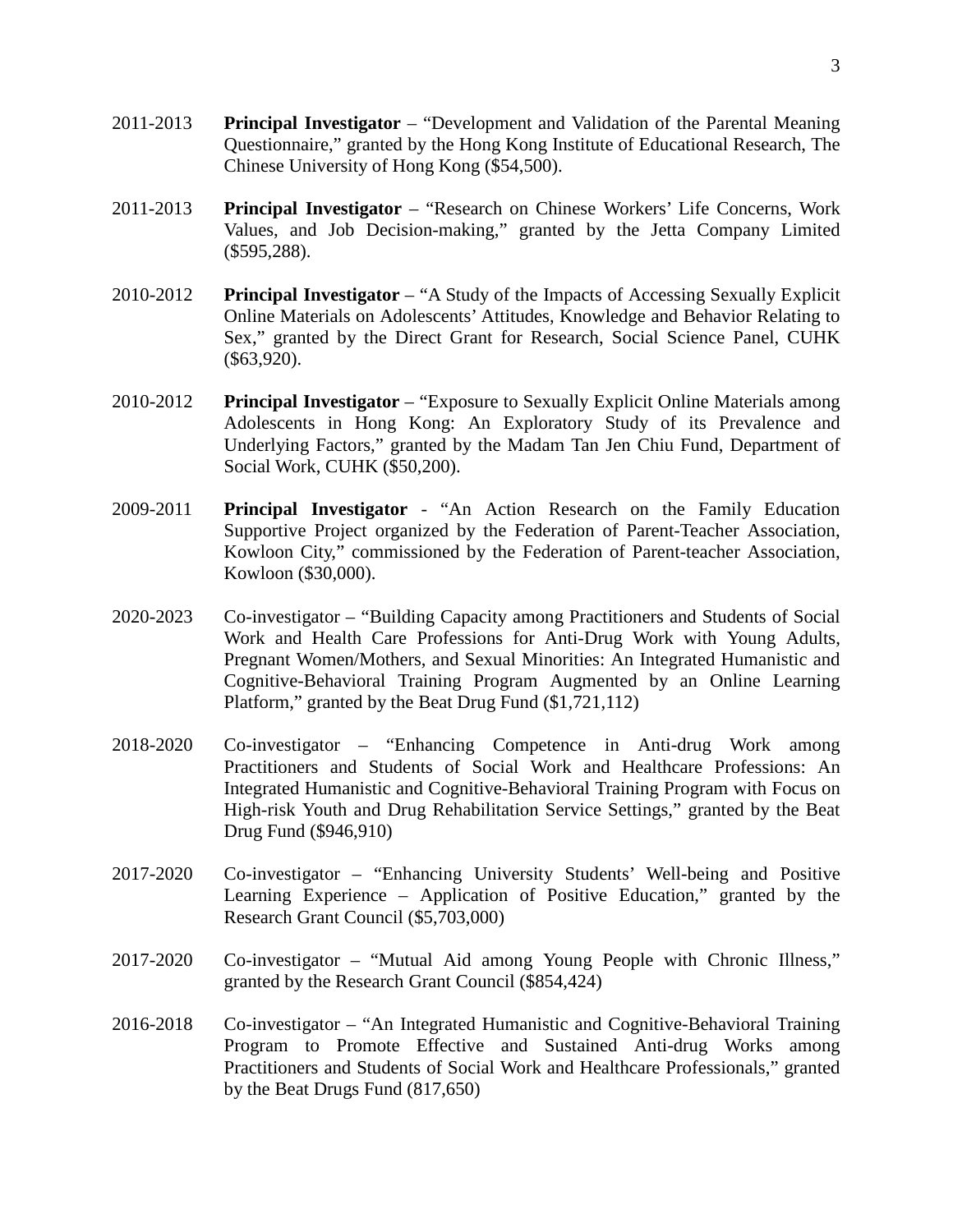- 2015-2017 Co-investigator "An Evaluation Study of the Student Counseling Services in Macau," granted by the Education and Youth Affairs Bureau of the Macau SAR Government (\$804,120)
- 2015-2017 Co-investigator "Raising Children in Hong Kong: A Mixed Method Study of Generational Shifts in Parental Beliefs and Practices," granted by the Research Grant Council (\$1,252,656)
- 2016-2017 Co-investigator "Micro-Modules for Flipped Classroom Teaching," granted by University's Micro-Module Courseware Development Grant (\$99,983)
- 2014-2016 Co-investigator "Toward a Drug-Free Campus: An Integrated Humanistic and Cognitive-Behavioral Training on Anti-Drug Work for Practitioners and Students of the Teaching Profession," granted by the Beat Drugs Fund, Hong Kong (HK\$583,500).
- 2014-2018 Co-investigator "Evaluation Study on Incentive Scheme to further encourage Comprehensive Social Security Assistance Recipients of the Integrated Employment Assistance Programme for Self-reliance to Secure Employment,' granted by the Social Welfare Department, HKSAR Government (HK\$1,430,000).
- 2013-2015 Co-investigator "Building Competence for Sustained Anti-Drug Work: An Integrated Humanistic and Cognitive-Behavioral Training for Practitioners and Students of Social Work and Healthcare Professions," granted by the Beat Drugs Fund, Hong Kong (HK\$717,200).
- 2012-2015 Co-investigator "Reflective-action Learning in the Social Work Undergraduate Program," granted by the Teaching Development Grants, CUHK (\$250,000)
- 2013-2015 Co-investigator "A Study on the Society Security Model for Rural Migrant Workers from a Developmental Social Policy Perspective," granted by the National Social Science Fund of China, National Planning Office of Philosophy & Social Science (CNY180,000)
- 2013-2014 Co-investigator "Motivating Experiences for Securing a Job: A Study of Unemployed Youth in Hong Kong and Mainland China," granted by the South China Program, Hong Kong Institute of Asia-Pacific Studies, The Chinese University of Hong Kong (\$142,800)
- 2013-2014 Co-investigator "A Process-Outcome Study of a 'Learner-Responsive Approach' to Parent Education: How Parents Learn and What They Learn in a Four-Session 'Self-Learning in Parenthood' Programme, granted by the Strategic Research Grant, City University of Hong Kong (\$100,000)
- 2011-2013 Co-investigator "The Evaluation Study on the Family Support Program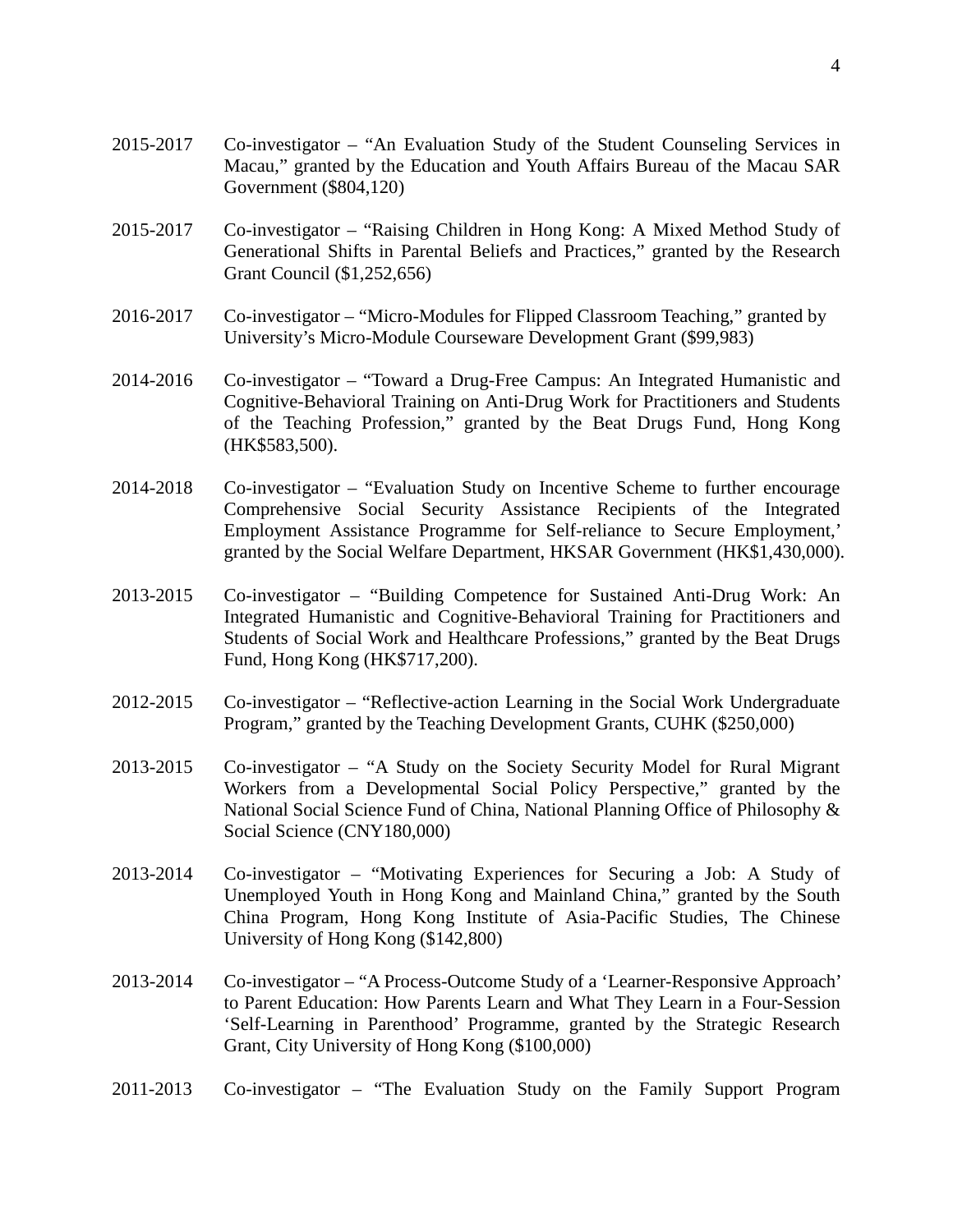Organized by the Residential Care Home for the Elderly of the Pok Oi Hospital," granted by the Pok Oi Hospital, Hong Kong (\$156,860).

#### **PUBLICATIONS**

Until August 2021, I have had a total of 138 publications, including 65 refereed journal articles, 4 edited books/manuals, 7 book chapters, 9 research/evaluation reports, and 53 articles in conference proceedings. Details of my publications are as follows:

#### *REFEREED JOURNAL ARTICLES*

- **To, S.M.,** Yang, L., Lau, C.D., Wong, C.W.V., & Su, X. (2021). Associations of Parental Variables and Youth's Career Decision-Making Self-Efficacy: A Meta-Analysis. *Journal of Child & Family Studies*, Advance Online Publication, DOI: https://doi.org/10.1007/s10826-021-02125-9
- **To, S. M.,** Yan, M. W., & Lau, C. D. (2021). Meaning-Making of Motherhood Among Mothers With Substance Abuse Problems. *Frontiers in Psychology*, 3817, DOI: 10.3389/fpsyg.2021.679586
- Chang, C. W., **To, S. M.,** Chan, W. C. H., & Fong, A. C. P. (2021). The influence of intrapersonal, interpersonal, and community protective factors on Hong Kong adolescents' stress arising from political life events and their mental health. *International Journal of Environmental Research and Public Health, 18*, 9426, DOI: 10.3390/ijerph18189426
- **To, S.M.,** Lau, C.D., So, Y.Y., Chung, M.Y., & Liu, X.Y. (2021). Identity transformation of mothers with substance abuse histories during a support group. *Child & Family Social Work*, Advance Online Publication, DOI: 10.1111/cfs/12859
- Dong, L., & **To, S.M.** (2021). Promoting self-care in a community-based mother growth workshop: A Foucauldian discourse analysis. *British Journal of Social Work*, Advance Online Publication, DOI: 10.1093/bjsw/bcab173
- Tam, H. L., **To, S. M.,** Kwok, D. K., & Chan, D. K. Y. (2021). Life routinization and clandestine photo-taking behavior among young people in Hong Kong: Implications for social work practice. *Qualitative Social Work*, Advance Online Publication, DOI: 14733250211020348.
- **To, S.M.,** & Liu, X.Y. (2021). Outcomes of Community-Based Youth Empowerment Programs Adopting Design Thinking: A Quasi-Experimental Study. *Research on Social Work Practice*, *31*(7), 728-741.
- Wong, R.S., Tung, K.T.S, Fu, K.W., Bacon-Shone, J., Molasiotis A, Li, W.O., Lee L.Y.K., Lum, T.Y.S, Lau, J.T.F, Chan C.T., **To, S.M.,** & Ip, P. (2021). Examining social context and the pathways to mental wellness in young adults during social movement: A parallel mediation analysis. *Journal of Affective Disorder, 294*, 876-882.
- **To, S.M.,** Wong, C.W.V., Leung, D.M.D., Lau, C.D., & Su, X. (2020). Navigating Risk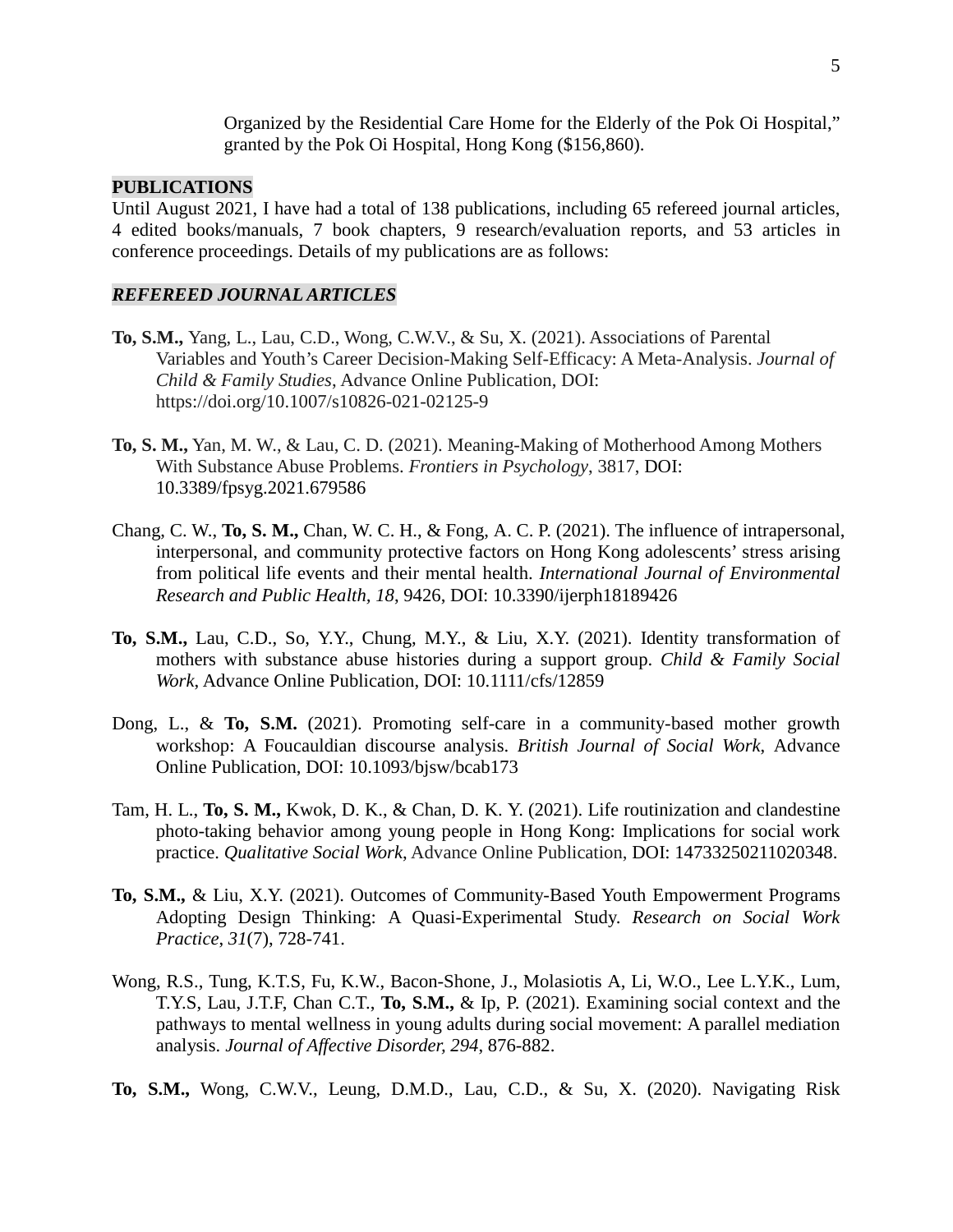Discourses: A Narrative Analysis of Parental Experiences in the Career and Life Development of Youth Not in Education, Employment, or Training. *Applied Research in Quality of Life*, Advance Online Publication, DOI 10.1007/s11482-020-09855-w

- **To, S. M.,** Chun-Sing Cheung, J., Liu, X., Lau, C. D., Zeng, H. J., & Chan, A. M. Y. (2020). Youth Empowerment in the Community and Young People's Creative Self-Efficacy: The Moderating Role of Youth–Adult Partnerships in Youth Service. *Youth & Society*, *53*(6), 1021-1043.
- **To, S.M.**, Wong, C.W.V., Yan, M.W., & Su, X. (2020). Psychometric evaluation of the Chinese version of the Parent Career Behavior Checklist in a sample of non-engaged youth and their parents. *Child & Youth Care Forum, 49,* 469-487.
- **To, S. M.**, Lam, C. M., & So, Y. Y. (2020). A qualitative study of rural-to-urban migrant Chinese mothers' experiences in mother-child interactions and self-evaluation. *Applied Research in Quality of Life, 15,* 813-833.
- Liu, X.Y., & **To, S.M.** (2020). Personal growth experience among parents of children with autism participating in intervention. *Journal of Autism and Developmental Disorders*, Advance Online Publication, DOI: 10.1007/s10803-020-04681-3
- Cui, K., & **To, S.M.** (2020). School Climate, Bystanders' Responses, and Bullying Perpetration in the Context of Rural-to-Urban Migration in China. *Deviant Behavior*, Advance Online Publication, DOI: 10.1080/01639625.2020.1752601
- Cui, K., & **To, S. M.** (2020). Rural-to-urban migration, strain, and bullying perpetration: the mediating role of negative emotions, attitude toward bullying, and attachment to school. *International Journal of Offender Therapy and Comparative Criminology*, Advance Online Publication, 0306624X20909207.
- Su, X., Wong, V., & **To, S.M.** (2020). Factor Structure of the Chinese Career Adapt-Abilities Scale in Youth with a Longer Spell of Status of not in Education, Employment, or Training. *Child & Youth Services*, Advance Online Publication, DOI: 10.1080/0145935X.2020.1768843.
- Su, X., Wong, V., & **To, S.M.** (2020). Amotivation, career engagement, and the moderating role of career adaptability of youth not in education, employment, or training. *Asia Pacific Career Development Journal, 3*(2), 1-18.
- **To, S.M.** (2019). Youth mental health in precarious socio-political contexts: Implications for mental health interventions and clinical research. *Child Health Education and Advocacy Bulletin, 11*, 20-23.
- **To, S.M.,** Lam, C.M., & So, Y.Y. (2019). Reflections of parents and parent work practitioners on the changing experiences and circumstances of parenting in Hong Kong. *International Journal of Social Science & Humanity, 9*(3), 57-62.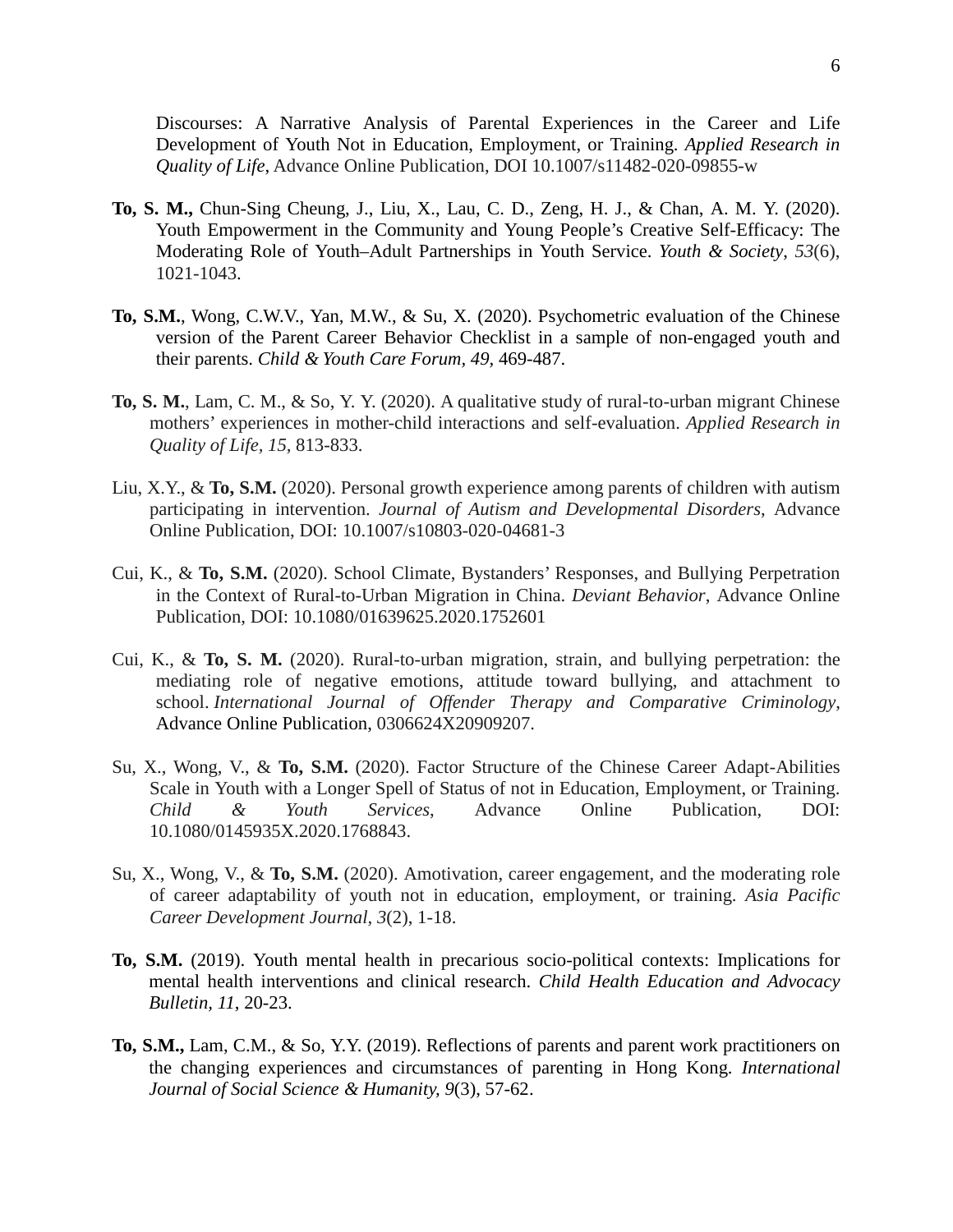- **To, S.M.** (2019). Are there any differences in the work experiences of local and rural-to-urban migrant female factory workers? An exploratory study in Guangzhou, China. *International Journal of Social Science & Humanity, 9*(3), 75-80.
- **To, S.M.,** Wong, K.S.P., Tam, H.L.C., Kwok, K.D., & Lau, C.D. (2019). Sexual compulsivity, sexual self-concept, and cognitive outcomes of sexual behavior of young Chinese Hong Kong males with compulsive sexual behavior: Implications for intervention and prevention. *Children and Youth Services Review*. https://doi.org/10.1016/j.childyouth.2019.104400
- Cui, K., & **To, S. M.** (2019). Migrant status, social support, and bullying perpetration of children in mainland China. *Children and Youth Services Review*. <https://doi.org/10.1016/j.childyouth.2019.104534>
- Shek, D.T.L., **To, S.M.,** & Dou, D. (2019). Parental beliefs about parental roles and responsibilities in Chinese parents: Pioneer findings. *International Journal of Child & Adolescent Health, 12*(4), 379-389.
- Yu, M., Qi, C. Y., & **To, S. M.** (2019). The Evolution and Involution of Service Provision: Interactional Understanding of the Welfare of Urban Youth with Disabilities in China. *Children and Youth Services Review*. https://doi.org/10.1016/j.childyouth.2019.104707
- Lam, C.M., Kwong, W.M., & **To, S.M.** (2019). Has parenting changed over past decade? A qualitative study of generational shifts in parenting. *International Journal of Social Science & Humanity, 9*(2), 42-47.
- **To, S.M.**, Kwok, C.M., So, Y.Y., & Yan, M.W. (2018). Parent education for migrant mothers of left-behind children in China: A pilot randomized controlled trial. *Family Process, 58*(2), 318-333.
- Lam, C.M., **To, S.M.**, & Kwong, W.M. (2018). Development and validation of a questionnaire on Chinese parents' beliefs in parental roles and responsibilities. *Applied Research in Quality of Life*.<https://doi.org/10.1007/s11482-018-9682-4>
- **To, S.M.**, So, Y.Y., & Kwok, C.M. (2018). Meaning-making of motherhood among rural-tourban migrant Chinese mothers of left-behind children. *Journal of Child and Family Studies, 27,* 3358-3370.
- **To, S.M.**, So, Y.Y., Iu Kan, S.M., Tsoi, K.W., & Chan, T.S. (2018). Supporting parents in late modernity through parent education: A mixed methods study in Hong Kong. *Journal of Social Work, 18*(2), 164-184.
- Yu, M., & **To, S.M.** (2018). Exploring the identity constitution and identity capital of youth with physical disabilities: A qualitative study in mainland China. *Children and Youth Services Review, 96*,163-171.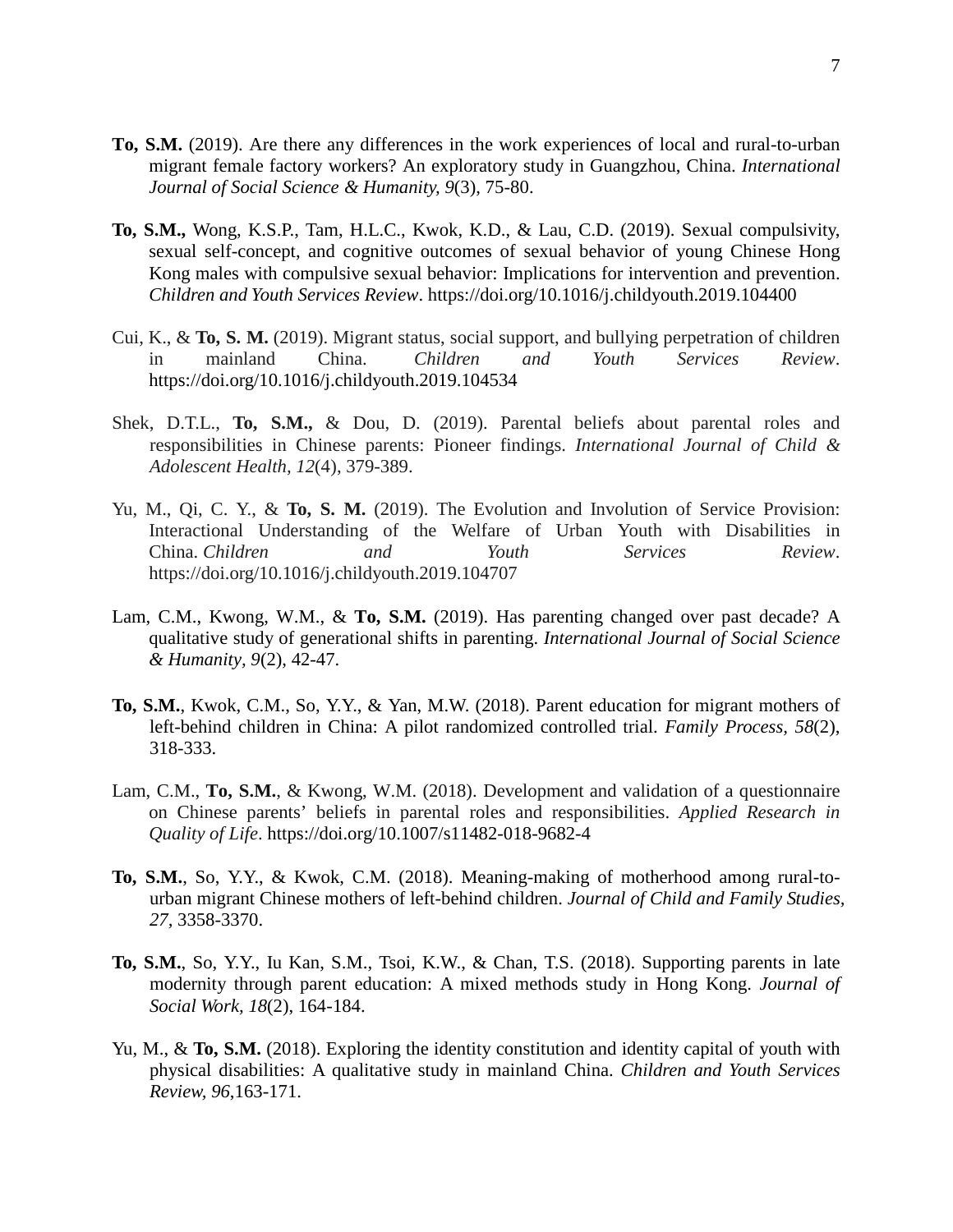- **To, S. M.** (2018). Parental self-esteem, parent–child relationships, and authoritative parenting of Chinese migrant parents of left‐behind children: Implications for social policy and services. *Asian Social Work and Policy Review, 12*(3), 183-190.
- **To, S.M.**, Tam, H.L., & Kwok, C.M. (2018). Qualitative analysis of rural-to-urban migrant Chinese mothers' perceived outcomes and experiences in a parent support and education programme with an existential-narrative approach. *China Journal of Social Work, 11*(2), 167-185.
- **To, S.M.**, & Sung, W.L. (2017). Presence of meaning, sources of meaning, and subjective wellbeing in emerging adulthood: A sample of Hong Kong community college students. *Emerging Adulthood*, *5*(1), 69-74.
- Lam, C.M., **To, S.M.**, & Chan, W.C.H. (2017). Learning pattern of social work students: A longitudinal study. *Social Work Education, 37*(1), 49-65.
- Yu, M., & To, S.M. (2017). The identity status of being socially excluded and self-exclusion: A study on the experience of disabled youth in Shenzhen. *Youth Studies, 415*, 11-22. (in Chinese)
- **To, S.M.** (2016). Loneliness, the search for meaning, and the psychological well-being of economically disadvantaged Chinese adolescents living in Hong Kong: Implications for life skills development programs. *Children and Youth Services Review, 71*, 52-60.
- **To, S.M.,** & Chan, W.C.H. (2016). Psychometric evaluation of the Chinese Version of the Existential Anxiety Questionnaire in a sample of Chinese adolescents living in Hong Kong. *Child & Youth Care Forum*, *45*, 487-503.
- **To, S.M.**, & Tam, H.L. (2016). Work values, perceived job rewards and life outcomes of the new generation of Chinese migrant labourers' in Guangzhou, China: Implications for social work practice. *British Journal of Social Work, 46,* 27-45.
- **To, S.M.**, Iu Kan, S.M., & Ngai, S.S.Y. (2015). Interaction effects between exposure to sexually explicit online materials and individual, family, and extra-familial factors on Hong Kong high school students' beliefs about gender role equality and body-centered sexuality. *Youth & Society, 47*(6), 747-768.
- **To, S.M.**, Iu Kan, S.M., Tsoi, K.W., & Chan, T.S. (2015). Reviving parents' life momentum: A qualitative evaluation of a parent education program adopting an existential approach. *Open Family Studies Journal, 7,* 103-111.
- Chan, W.C.H., & **To, S.M.** (2015). Intimacy as a distinct construct: Validating the Intimacy Scale among older adults of residential care homes in Hong Kong. *Open Family Studies Journal, 7,* 60-67.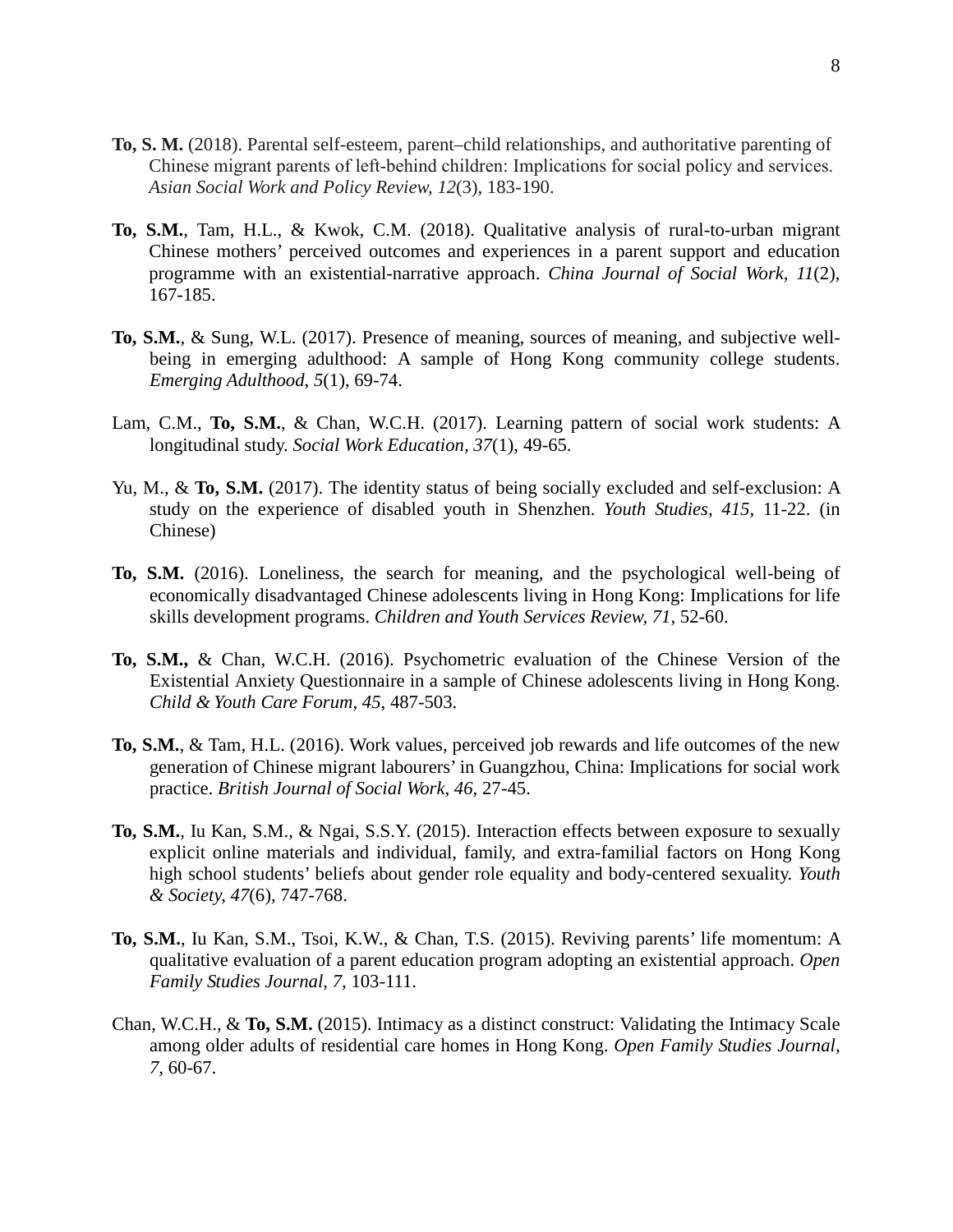- **To, S.M.** (2015). Development and validation of a quantitative measure for the Chinese Sources of Parental Meaning. *Journal of Child and Family Studies*, *24*, 3580-3594.
- **To, S.M.**, Tam, H.L., Ngai, S.S.Y., & Sung, W.L. (2014). Sense of meaningfulness, sources of meaning, and self-evaluation of economically disadvantaged youth in Hong Kong: Implications for youth development programs. *Children & Youth Services Review, 47,* 352- 361.
- **To, S.M.**, & Tam, H.L**.** (2014). Generational differences in work values, perceived job rewards, and job satisfaction of Chinese female migrant workers: Implications for social policy and social services. *Social Indicators Research, 118,* 1315-1332.
- **To, S.M.**, So, Y.Y., & Chan, T.S. (2014). An exploratory study on the effectiveness and experience of a parent enhancement group adopting a narrative approach. *Journal of Social Work, 14*(1), 41-61*.*
- Ngai, S.S.Y., Cheung, J.C.K., **To, S.M.**, Luan, H., & Zhao, R. (2014). Economic disadvantage and transitional outcomes: a study of young people from low-income families in Hong Kong. *International Journal of Adolescence and Youth, 19*(3), 318-335.
- **To, S.M.**, Iu Kan, S.M., Tsoi, K.W., & Chan, T.S. (2013). A qualitative analysis of parents' perceived outcomes and experiences in a parent education program adopting a transformative approach. *Journal of Social Work Practice: Psychotherapeutic Approaches in Health, Welfare and the Community, 27*(1), 79-94*.*
- **To, S.M.**, & Chan, T.S. (2013). Searching for the meaning of parenthood: An existential approach to parent education in the Hong Kong-Chinese context. *International Social Work, 56*(4), 467-481.
- **To, S.M.**, Tam, H.L., & Chu, F. (2013). A qualitative study of the lived experiences of young Chinese females in condom use negotiations. *International Journal of Adolescence and Youth, 18*(4), 248-262*.*
- **To, S.M.**, Tam, H.L., & Chan, W.C. (2013). Life education for Hong Kong adolescents: Current status and future directions. *Journal of Youth Studies, 16*(1), 111-121. (in Chinese)
- Ngai, S.S.Y., Cheung, C.K., **To, S.M.**, Liu, Y., & Song, H.Y. (2013). Parent–child relationships, friendship networks, and developmental outcomes of economically disadvantaged youth in Hong Kong. *Children and Youth Services Review, 35*, 91-101.
- **To, S.M.**, Ngai, S.S.Y., & Iu Kan, S.M. (2012). Direct and mediating effects of accessing sexually explicit online materials on Hong Kong adolescents' attitude, knowledge, and behavior relating to sex. *Children and Youth Services Review, 34*, 2156-2163.
- **To, S.M.** (2012). A qualitative analysis of the field experiences of Hong Kong school social workers in encountering different forms of power. *International Journal of Adolescence and*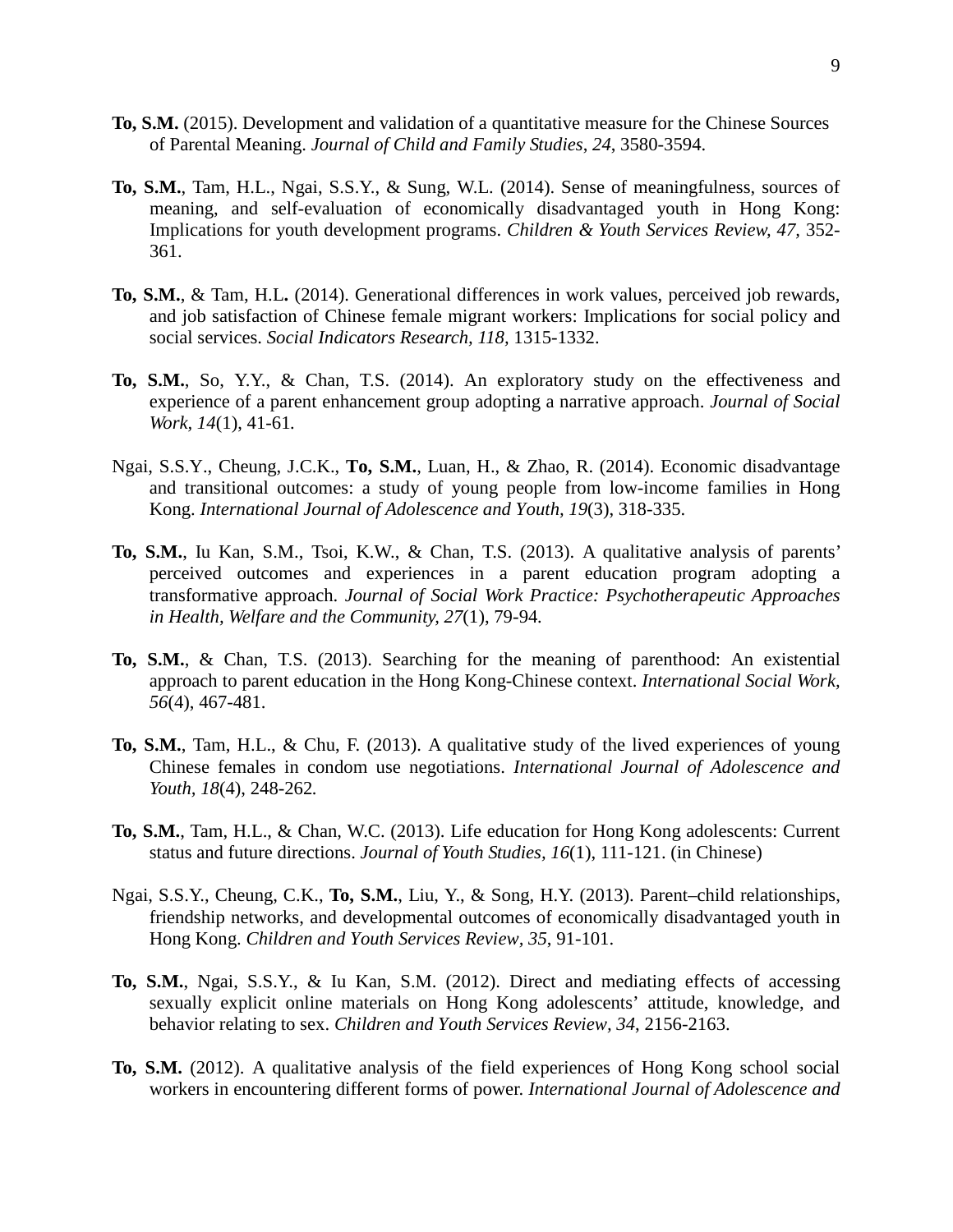*Youth, 17*(2-3), 149-154.

- Ngai, N.P., Ngai, S.S.Y., & **To, S.M.** (2012). Youth leadership training in Hong Kong: Current development and the way ahead. *International Journal of Adolescence and Youth*. *17*(2-3), 165-179.
- **To, S.M.** (2011). Empowerment-oriented youth work: Theory & practice. *Youth Inquiry, 165*, 5- 11. (in Chinese)
- Ngai, N.P., & **To, S.M.** (2010). Development of youth service in Hong Kong: An analysis of intervention models. *Youth Inquiry, 156*, 16-21. (in Chinese)
- **To, S.M.** (2009). Conceptualizing empowerment in youth work: A qualitative analysis of Hong Kong school social workers' experiences in generating empowering practices. *International Journal of Adolescence and Youth, 15,* 257-276.
- **To, S.M.** (2009). Empowering school personnel for positive youth development: The case of Hong Kong school social workers. *Adolescence, 44*(174), 465-476.
- **To, S.M.**, & Chu, F. (2009). An interpretive phenomenological analysis of the lived experiences of Chinese young females in the course of unintended pregnancy. *International Journal of Adolescence Medicine and Health, 21*(4), 531-543.
- Ngai, S.S.Y., Cheung, C.K., Ngai, N.P., & **To, S.M.** (2009). Public assistance reception, social service use, and developmental outcomes among economically disadvantaged young people. *International Journal of Adolescence and Youth, 15*, 103-120.
- Ngai, S.S.Y., Cheung, C.K., Ngai, N.P., & **To, S.M.** (2008). Service participation, hardiness and developmental outcomes among low-income young people in Hong Kong. *International Journal of Adolescence and Youth, 14*, 185-203.
- Ngai, S.Y., Ngai, N.P., Cheung, C.K., & **To, S.M.** (2008). The effects of service participation, friendship networks, and family support on developmental outcomes: A study of young people from low-income families in Hong Kong. *Adolescence, 43*(170), 399-416.
- **To, S.M.**, Ngai, S.Y., Ngai, N.P., & Cheung, C.K. (2007). Young people's existential concerns and club drug abuse*. International Journal of Adolescence and Youth, 13,* 327-341.
- **To, S.M.** (2007). Empowering school social work practices for positive youth development: Hong Kong experience. *Adolescence, 42*(167), 555-567.
- **To, S.M.** (2006). Using Foucault's concept of power to analyze school discipline and draw implications for school social work service in Hong Kong. *International Social Work, 49*(6), 779-790.

### *BOOKS / CHAPTERS IN BOOKS*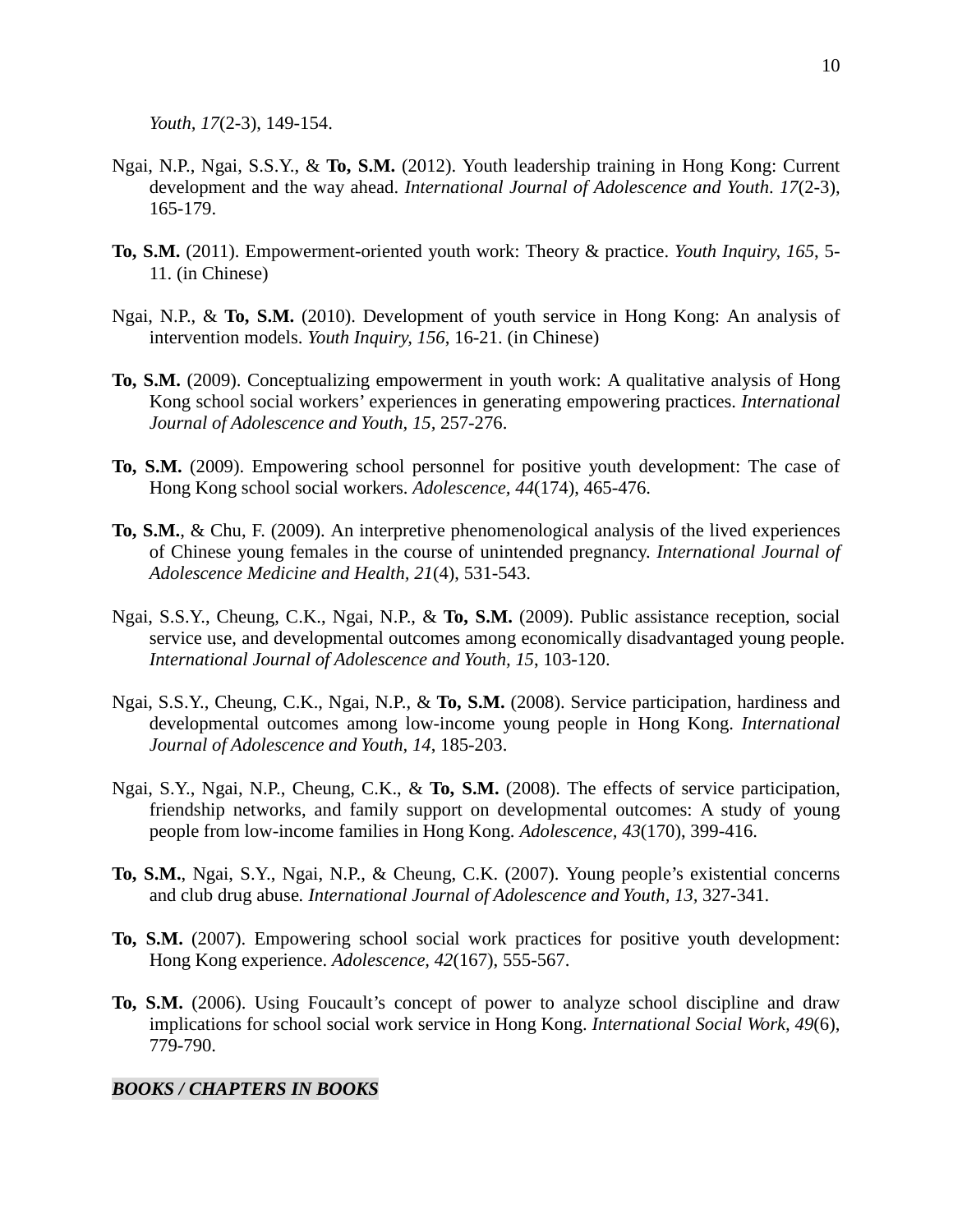#### **Edited Books/Manuals**

- **To, S.M.,** and colleagues (2020). *Community-based intervention: Parent support and education practice manual*. Hong Kong: CLAP for Youth@JC.
- **To, S.M.**, Wan, K.Y., Cheng, W.F., So, Y.Y., Liu, X.Y., & Chung, M.Y. (2018). *Providing holistic parent counseling and support for drug-abusing parents: A practice manual*. Hong Kong: The Chinese University of Hong Kong. (in Chinese)
- Chan, T.S., **To, S.M.**, Iu Kan, S.M., Tsoi, K.W., Yeung, K.S., Chui H.Y., Ho, L.Y., & Chan, P.Y. (2013). *A shared journey of parent growth and development: Handbook of parent education*. Hong Kong: Quality Education Funds & The Chinese University of Hong Kong. (in Chinese)
- **To, S.M.**, Iu Kan, S.M.A., Tsoi K.W., & Chan T.S. (Eds.). (2011). *Shared path, synchronized steps, collection of wisdom on parent education.* Hong Kong: Hong Kong Institute of Educational Research. (ISBN: 9628908359)

#### **Chapter in Books**

- Shek, D.T.L., **To, S.M.**, & Dou, D. (2020). Parental beliefs about parental roles and responsibilities in Chinese parents: Pioneer findings. In D.T.L. Shek, M.Y.M. Law, & J. Merrick (Eds.), *Parenting and family life in a Chinese society* (pp. 73-94). New York: Nova Science Publishers.
- **To, S.M.,** & Iu Kan, S.M. (2014). Gender differences in the patterns and psychosocial correlates of Hong Kong Chinese adolescents' exposure to sexually explicit online materials: Implications for sex education in the Chinese context. In M.C. Kenny (Ed.), *Sex Education: Attitudes of Adolescents, Cultural Differences and Schools' Challenge* (pp. 187-218). Hauppauge, NY: Nova Science Publishers.
- **To, S.M.** (2013). The theoretical foundation of parent education. In T.S. Chan, S.M. To, S.M. Iu Kan, K.W. Tsoi, K.S. Yeung, H.Y. Chui, L.Y. Ho & P.Y. Chan (Eds.), *A shared journey of parent growth and development: Handbook of parent education*. Hong Kong: Quality Education Funds & The Chinese University of Hong Kong. (in Chinese)
- **To, S.M.**, Iu Kan, S.M.A., Tsoi, K.W., & Chan, T.S. (2012). Policy and practice in the field of family education: Using parent education in Hong Kong as an example. In N.P. Ngai, X.P. Guan, S.S.Y. Ngai, & X. Wang (Eds.), *Social policies and services in Chinese societies: Issues & opportunities* (pp. 206-224). Beijing: Social Sciences Academic Press (China). (in Chinese)
- **To, S.M.**, Iu-Kan, S.M.A., Tsoi K.W. (2011). Evaluation of the effectiveness of parent education programs in Hong Kong: Designs, measures and related issues. In S.M. To, S.M.A. Iu-Kan, K.W. Tsoi, & T.S. Chan (Eds.), *Shared path, synchronized steps, collection of wisdom on*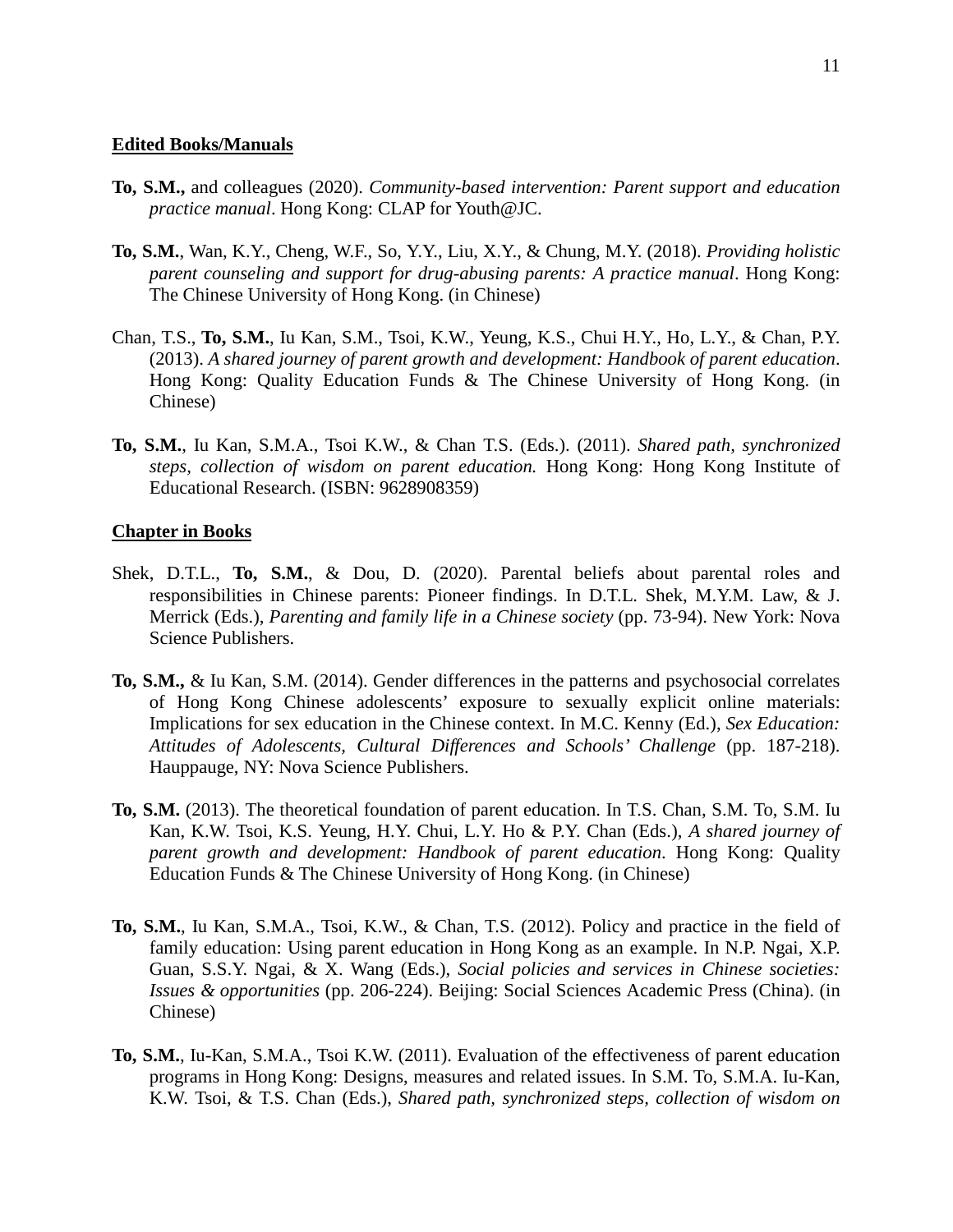*parent education* (pp. 1-23). Hong Kong: Hong Kong Institute of Educational Research. (in Chinese)

- **To, S.M.**, & Chu, F. (2010). Young females' premarital pregnancy and their existential concerns. In N.P. Ngai, G.Q. An, C.Z. Yang, & S.S.Y. Ngai (Eds.), *New issues on the youth in information age: Theory, policy and practice* (pp. 119-136). Beijing: Social Sciences Academic Press (China). (in Chinese)
- **To, S.M.**, & Chan, B.K.K. (2009). Counselling centre for young psychotropic substance abusers. In Lee, F.W.L. (Ed.), *Initiatives with youth-at-risk* (pp. 79-97). Hong Kong: City University of Hong Kong Press.

#### *RESEARCH/EVALUATION REPORTS*

- **To, S.M.,** So Y.Y., & colleagues (2020). *A Study on Young Mothers' Needs for Career and life Development in Hong Kong.* Hong Kong Young Women's Christian Association.
- **To, S.M.,** Ngai, S.S.Y., Kwok, K., & Tam, H.L. (2018). *Evaluation Study on the Sexual Health Project for Youth Having Compulsive Sexual Behaviors: Evaluation Report*. Hong Kong: Caritas – Youth and Community Service Division.
- **To, S.M.**, Tam, H.L., Thong, Y.Y. (2015). *Evaluation Study on The Women's Foundation's Life Skills Programme 2013-14: Evaluation Report*. Hong Kong: The Women's Foundation.
- **To, S.M.**, Lau, Y.K., & Yau Ng, L.T.M. (2014). *Evaluation Study on The Women's Foundation's Financial Literacy Program for Marginalized Women: Evaluation Report*. Hong Kong: The Women's Foundation.
- **To, S.M.**, Iu Kan, S.M.A., Tsoi K.W., Chan, T.S. (2014). *Development and validation of the Chinese Sources of Parental Meaning Questionnaire.* Hong Kong: Faculty of Education & Hong Kong Institute of Educational Research, The Chinese University of Hong Kong.
- **To, S.M.**, Tam, H.L., Ho, S.M.Y., & Yeung, D.Y. (2013). *Evaluation Study on The Women's Foundation's Life Skills Programme 2012-13: Evaluation Report*. Hong Kong: The Women's Foundation.
- **To, S.M.,** Tam, H.L., & Tsoi, K.W. (2013). *Research on Chinese Workers' Life Concerns, Work Values, and Job Decision-making: Research Report*. Hong Kong: The Jetta Company Limited.
- Chan, C.H.W., **To, S.M.**, & Wong, L.Y.K. (2013). *Enhancing the relationship between the elderly and the family caregiver: Report for the evaluation study on the family support programme organized by the residential care home for the elderly of the Pok Oi Hospital*. Hong Kong: Pok Oi Hospital.
- **To, S.M.**, Iu-Kan, S.M.A., Tsoi K.W. (2011). *A report of an action research on the family*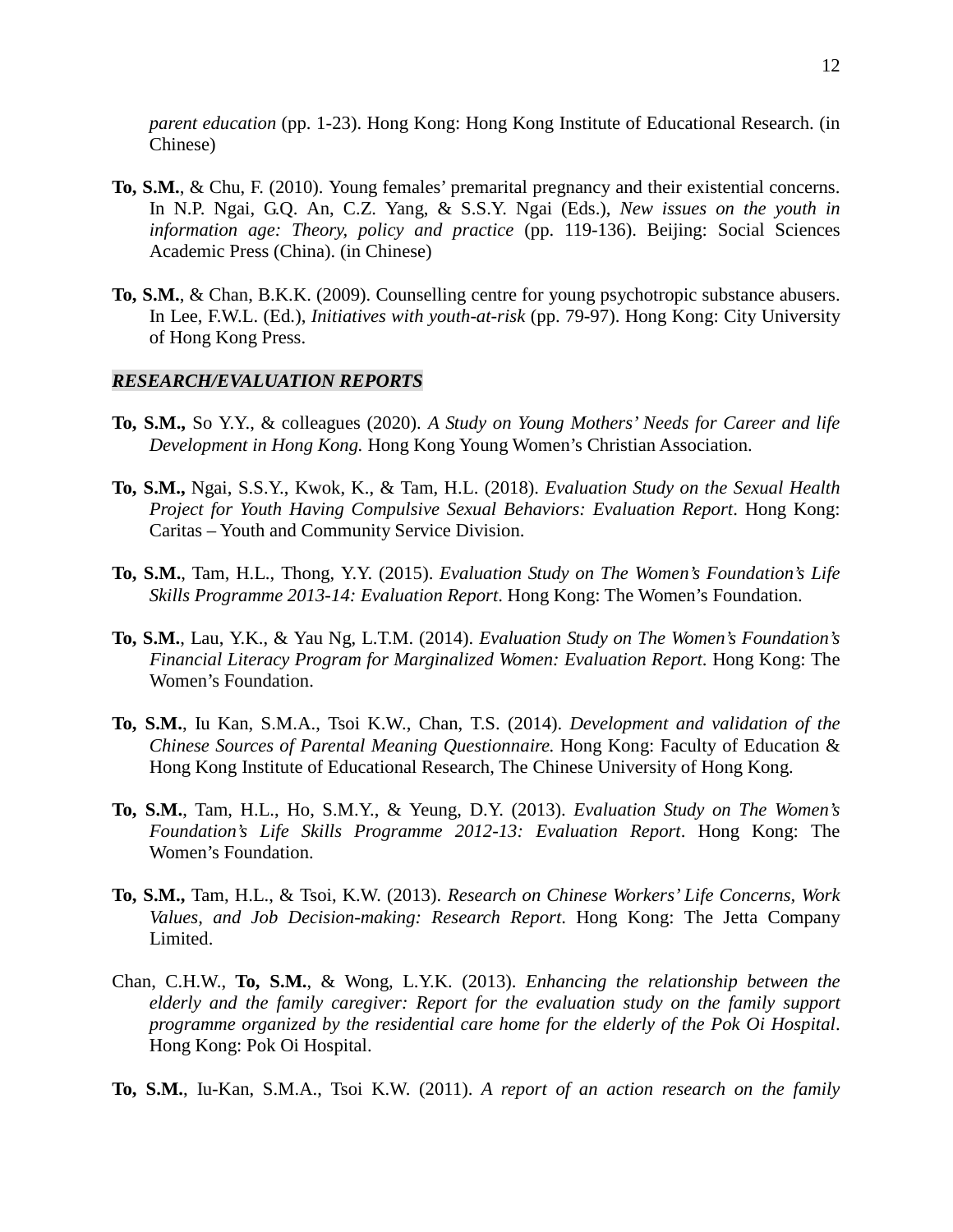*education supportive project organized by the Federation of Parent-Teacher Association, Kowloon City*. Hong Kong: The Federation of Parent-teacher Association, Kowloon City.

### *KEYNOTED AND INVITED CONFERENCE & SYMPOSIUM PRESENTATIONS*

- **To, S.M.** (2021 April). Effectiveness and Experience of YouthCreate Series on Enhancing Youth-Adult Co-Creations in the Community. **[Keynote Speaker].** Jockey Club YouthCreate Series Symposium ― Actualizing Youth-Adult Co-creations in the Community: Challenges, Opportunities, and Innovations. Hong Kong, China
- **To, S.M.** (2020 August). Nurturing Global Citizenship through Service-Learning: A DIY Journey of Positive Education. **[Invited Speaker]**. International Conference on Diverse Practices of Positive Education. Hong Kong, China.
- **To, S.M.** (2020 June). How can an Existential Narrative Approach of Intervention Enhance the Emotional Resilience of Family Members? **[Invited Speaker]**. *Webinar on Enhancing Emotional Resilience in Chinese families in Hong Kong: Evidence-Based Intervention Approaches*. Hong Kong, China.
- **To, S.M.** (2020 May). Childrearing at a Distance: Development of an Evidence-based Parent and Support Education Program for Migrant Mothers of Left-behind Children in China **[Invited Speaker]**. *Webinar on Implementation Science: Evidence-based Clinical Social Work Practice Research in Hong Kong*. Hong Kong, China.
- **To, S.M.** (2019 September). Youth Mental Health in the Recent Social Movement in Hong Kong **[Invited Speaker]**. *Professional Forum of The Hong Kong Paediatric Foundation (HKPF) and the Hong Kong Paediatric Society (HKPS).* Hong Kong, China.
- **To, S.M.** (2019 March). Dialogues with Risks: Implications for the Creation of Student Care and Support System **[Invited Speaker]**. *Finding Life through Death: A Symposium on the Self-Reflections of Youth Work Practitioners in Encountering Life and Death Issues*. Hong Kong, China.
- **To, S.M.** (2018 October). Empowerment and Innovation in Youth Service **[Invited Speaker]**. *CUHK Social Work 55th Anniversary International Conference on Social Welfare Policy, Practice, Research and Education: Public Engagement and Social Impact.* Hong Kong, China.
- **To, S.M.,** & Chan, H.F. (2018 October). An Existential Approach to Substance Abuse Counseling and Treatment: Making the Familiar Unfamiliar **[Invited Speaker]**. *CUHK Social Work 55th Anniversary International Conference on Social Welfare Policy, Practice, Research and Education: Public Engagement and Social Impact.* Hong Kong, China.
- **To, S.M.,** & So, Y.Y. (2018 June). When parents also have dreams…A sharing session on "let me fly, let you fly – Award Scheme for Parents in Fulfilling their Dreams." **[Invited Speaker]**. *CLAP for Youth @ JC 2018 Annual Conference*. Hong Kong, China.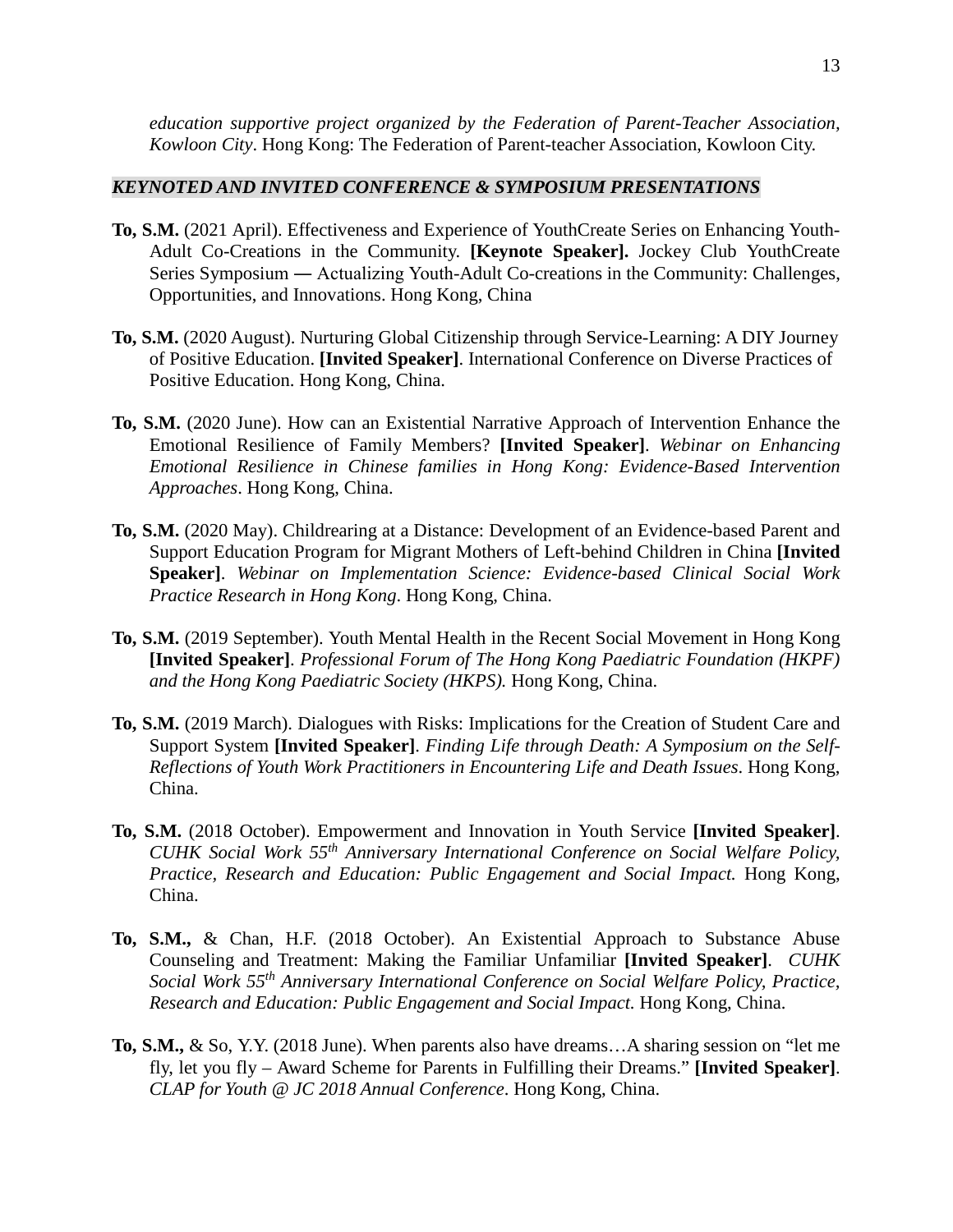- **To, S.M.** (2017 June). Parental Needs and Experiences of Drug-Abusing Parents: Implications for Practice **[Keynote Speaker]**. *Supporting Drug-Abusing Parents: Symposium on Holistic Parent Counselling and Education*. Hong Kong, China.
- **To, S.M.,** & Wan, K.Y. (2017 June). An Existential Approach to Parent Counselling: Case Intervention for Drug-Abusing Parents **[Invited Speaker]**. *Supporting Drug-Abusing Parents: Symposium on Holistic Parent Counselling and Education*. Hong Kong, China.
- **To, S.M.** (2016 October). An existential-narrative approach to parent education **[Invited Speaker].** *International Conference on Parenting in the 21st Century*, Hong Kong.
- **To, S.M.**, & So, Y.Y. (2016 June). Parental experience in non-engaged youth's career and life development: Implications for practice **[Invited Speaker]**. *CLAP for Youth @ JC 2016 Conference – Towards Meaningful Engagement: Connecting Youth to Stakeholders & Careers*. Hong Kong, China.
- **To, S.M.** (2016 May). Evaluation of the counseling service for youth with compulsive sexual behaviors and sexual offences: Implications for practice and research **[Keynote Speaker]**. *Conference on Youth and Sexual Offences: Policy, Issues, and Practice*. Hong Kong, China.
- **To, S.M.** (2016 May). Response of sexuality education in schools to adolescents' exposure to sexually explicit online materials: Focus groups with students, parents, and teachers **[Invited Speaker]**. *Conference on Youth and Sexual Offences: Policy, Issues, and Practice*. Hong Kong, China.
- **To, S.M.** (2016 May). Parent education in the risk society **[Keynote speaker]**. *Symposium on Parent Education 2016: Changing Families and Parent Education.* Hong Kong, China
- **To, S.M.** (2016 May). Drug-abusing Mothers' Experience in and Reflections on Parenthood: Implications for Practice **[Invited Speaker]**. *Symposium on Parent Education 2016: Changing Families and Parent Education.* Hong Kong, China.
- **To, S.M.** (2015 July). Understanding and dealing with the emergence of parental anxiety in children's career and life planning **[Invited Speaker]**. *Conference on Evidence-Based Practices in Life Planning Education and Career Guidance.* Hong Kong, China.
- **To, S.M.** (2014 September). When young people have no dreams: Social policies and community practices for promoting youth purpose **[Keynote Speaker]**. *Symposium on Youth Work and Youth Support in a Changing Society: Challenges, Opportunities, and Innovations*. Hong Kong, China.
- **To, S.M.** (2012, December). Evaluation of the effectiveness of social service programs in Hong Kong: Designs, measures and related issues **[Invited Speaker]**. *Symposium on Social Service Evaluation & Management*. Tianjin, China.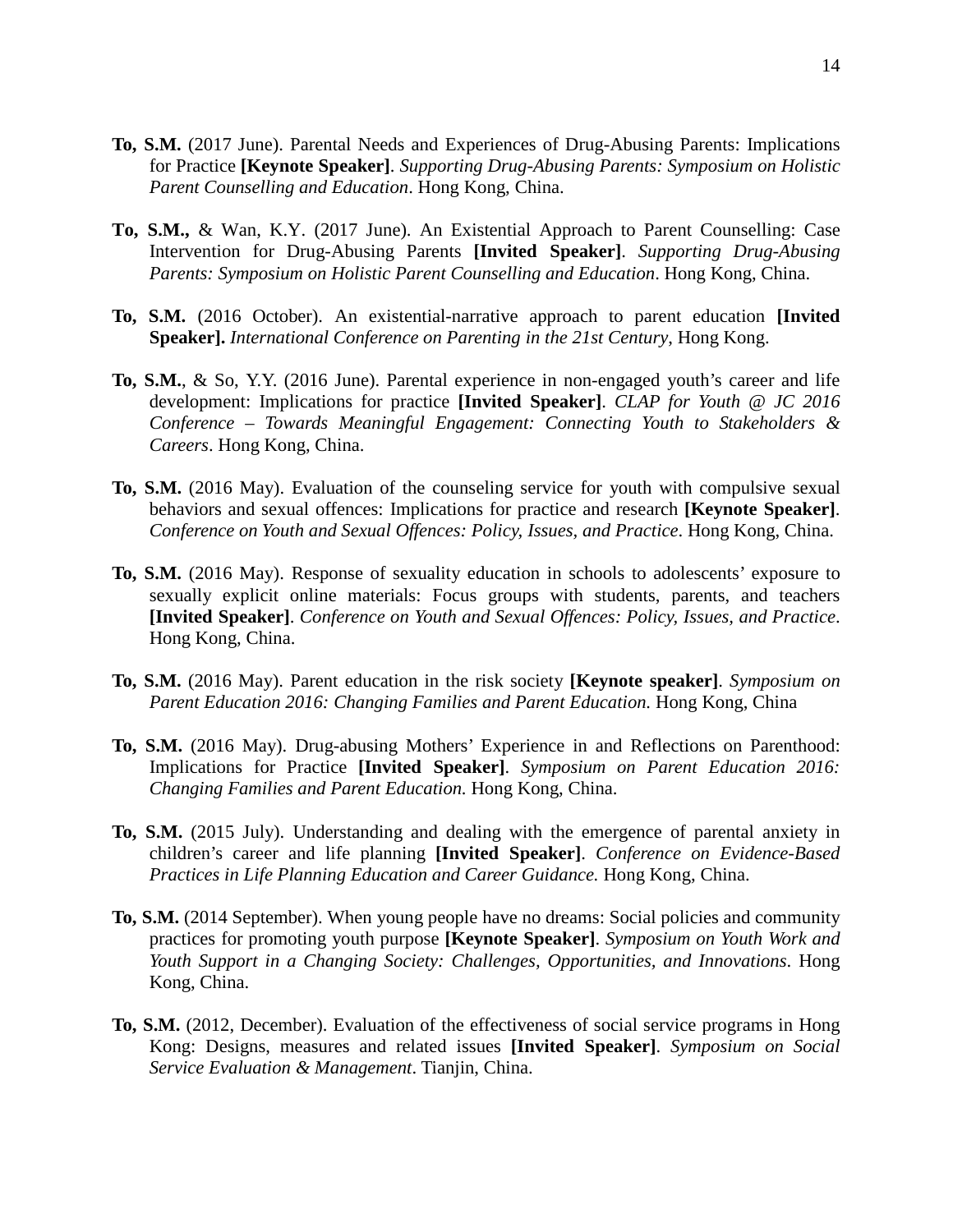**To, S.M.** (2012 October). The promise of qualitative evaluation: What is it and how does it work? **[Keynote Speaker]**. *Hong Kong Speech and Hearing Symposium 2012*. Hong Kong, China.

### *OTHER SCHOLARLY CONFERENCE PRESENTATIONS*

- **To, S.M.,** Tam, H.L.C., & Kwok, K.D. (July 2019). Sexual Compulsivity, Sexual Self-Concept, and Cognitive Outcomes of Sexual Behaviour of Young Males with Compulsive Sexual Behaviour: Implications for Intervention and Prevention. 9<sup>th</sup> International Conference on Social Work in Health and Mental Health. York, UK.
- **To, S.M.,** So, Y.Y., & Chung, M.Y. (July 2019). Experiences and Outcomes of an Existential-Narrative-Informed Parent Support Group with Mothers who have a Substance Use Problem. 9<sup>th</sup> International Conference on Social Work in Health and Mental Health. York, UK.
- **To, S.M.,** Leung, D.M.D., & Wong, V.C.W. (2019 May). Understanding parental influences on the career and life development of non-engaged youth: A comparison of parent and child perceptions. *2019 Asia-Pacific Career Development Association Conference*. Ho Chi Minh City, Vietnam.
- **To, S.M.** (2019 April). Are There any Differences in the Work Experiences of Local and Ruralto-Urban Migrant Female Factory Workers? An Exploratory Study in Guangzhou, China. *2019 8th International Conference on Social Science and Humanity.* Osaka, Japan**.**
- **To, S.M.,** Lam, C.M., & So, Y.Y. (2019 April). Reflections of Parents and Parent Work Practitioners on the Changing Experiences and Circumstances of Parenting in Hong Kong. *2019 8th International Conference on Social Science and Humanity.* Osaka, Japan**.**
- **To, S.M.,** So, Y.Y., & Wong, V.C.W. (2018 July). Parenting As a Risky Venture: A Narrative Analysis of the Parental Experience in Non-Engaged Youth's Life and Career Development. *XIX ISA World Congress of Sociology*. Toronto, Canada.
- **To, S.M.,** & So, Y.Y. (2018 July). Narratives of Chinese Rural-to-Urban Migrant Mothers' Experiences in Mother-Child Interactions and Self-Evaluation: A Symbolic Interactionist Perspective. *XIX ISA World Congress of Sociology*. Toronto, Canada.
- **To, S.M.,** Lam, C.M., Kwong, W.M., & Shek, D.T.L. (2018 May). Assessment of beliefs in parental roles and responsibilities of Hong Kong Chinese parents. *16th ISQQLS Annual Conference: Promotion of Quality of Life in the Changing World*. Hong Kong, China.
- **To, S.M.** (2017 July). Meaning in life and existential anxiety among Chinese adolescents living in Hong Kong: Implications for meaning-oriented youth counselling and youth development programmes. *International Meaning Conference: Joining Forces in Practice and Research.* London, United Kingdom.
- **To, S.M.**, Lam, C.M., Wu, Q.B., Chen, J., & Tam, H.L. (2017 May). Searching for the meaning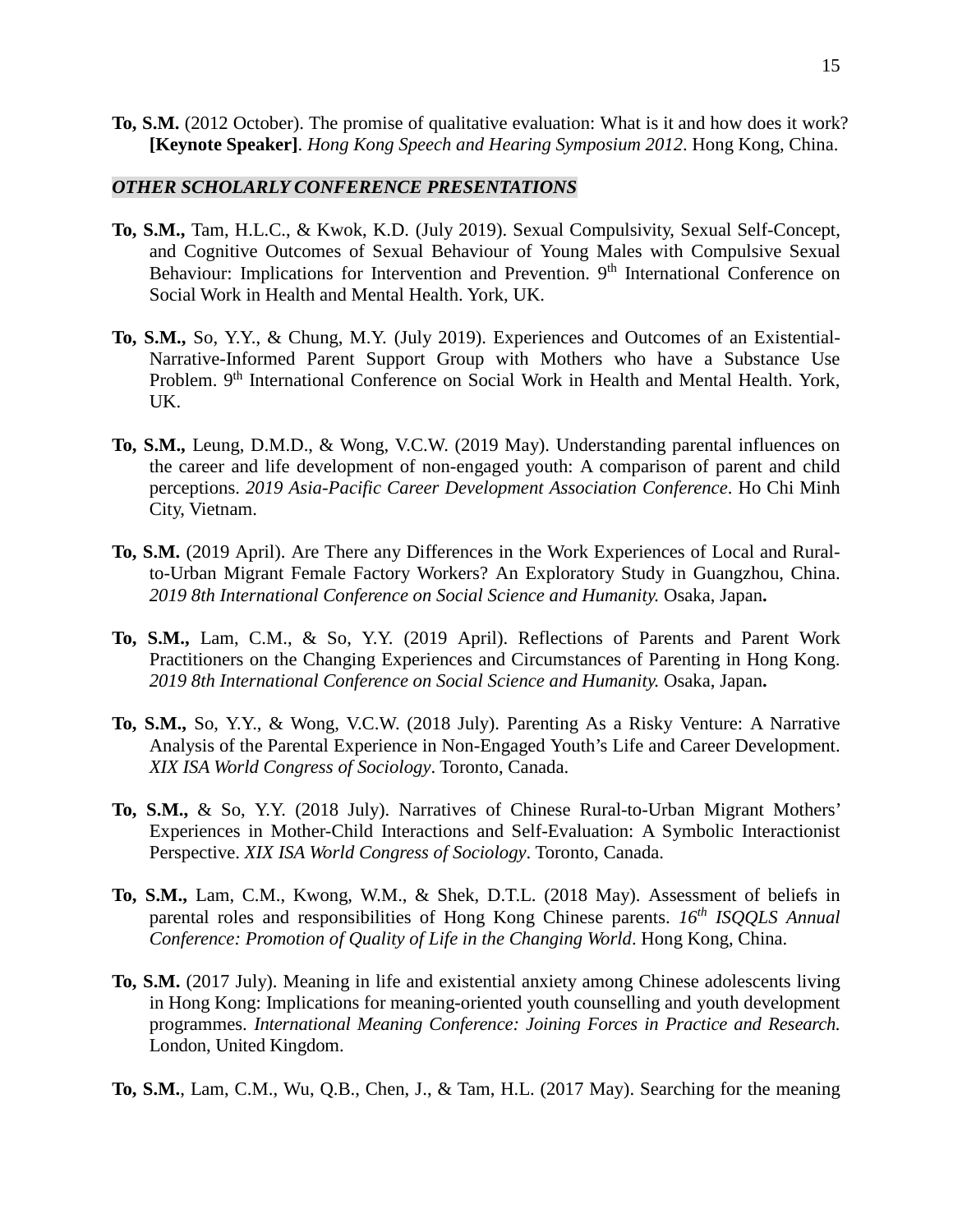of parenthood through parent education: A practice research on Chinese rural-to-urban migrant mothers of left-behind children in Shenzhen, China. *4th International Conference on Practice Research.* Hong Kong, China.

- **To, S.M.** (2016 July). Is Mobile Parenting Possible? a Qualitative Study on the Parenting Experiences of Chinese Rural-to-Urban Migrant Mothers of Left-behind Children. *Third International Sociological Association Forum*. Vienna, Austria.
- **To, S.M.**, Lam, C.M., Tam, H.L., Wu, Q., & Chen, J. (2016 June). Childrearing at a distance: A qualitative study on the parenting needs and experiences of Chinese rural-to-urban migrant mothers of left-behind children. *Joint World Conference on Social Work, Education and Social Development 2016*. Seoul, Korea.
- **To, S.M.** (2015 June). Dealing with parental anxiety: A qualitative study of parents' perceived outcomes of a parent education program. *Joint US-Hong Kong International Social Work Conference - East Meets West: Using Cutting Edge Strategies to Implement Social Work Research, Practice and Policy.* San Francisco, US.
- **To, S.M.** (2015 June). A comparison of the work and life outcomes among local and migrant factory workers of different generations in Guangzhou, China. *International Conference:*  Labour, Mobility and Development in PRD and Beyond. Hong Kong, China.
- **To, S.M.**, & Tam, H.L. (2014, July). The new generation of Chinese rural-to-urban migrant labourers' work values, perceived job rewards and life outcomes: Implications for social work practice. *Joint World Conference on Social Work, Education & Social Development: Promoting Social & Economic Equality*. Melbourne, Australia.
- Tam, H.L., & **To, S.M.** (2014, July). Generational differences of the post 80s' rural migrant workers in Mainland China: Their life expectations and social consciousness. *Joint World Conference on Social Work, Education & Social Development: Promoting Social & Economic Equality*. Melbourne, Australia.
- **To, S.M.**, & Tam, H.L. (2013, December). Gender variations in the influences of work values and perceived job rewards on job satisfaction and life satisfaction of Chinese rural-to-urban migrant workers. *"Gender and Migration: Changes and challenges": International Conference 2013*. Hong Kong, China.
- **To, S.M.** (2013, October). Generational differences in work values, perceived job rewards, and job satisfaction of Chinese female migrant workers: Implications for social policy and social services. *International Conference on Social Welfare Policies in Chinese Societies*. Taipei, Taiwan.
- **To, S.M.,** Tam. H.L., & Sung, W.L. (2013, May). Chinese young migrant workers' intrinsic work values orientation and job satisfaction: Implications for education. *A Knowledge Exchange Forum on Rural and Migrant Education*. Hong Kong, China.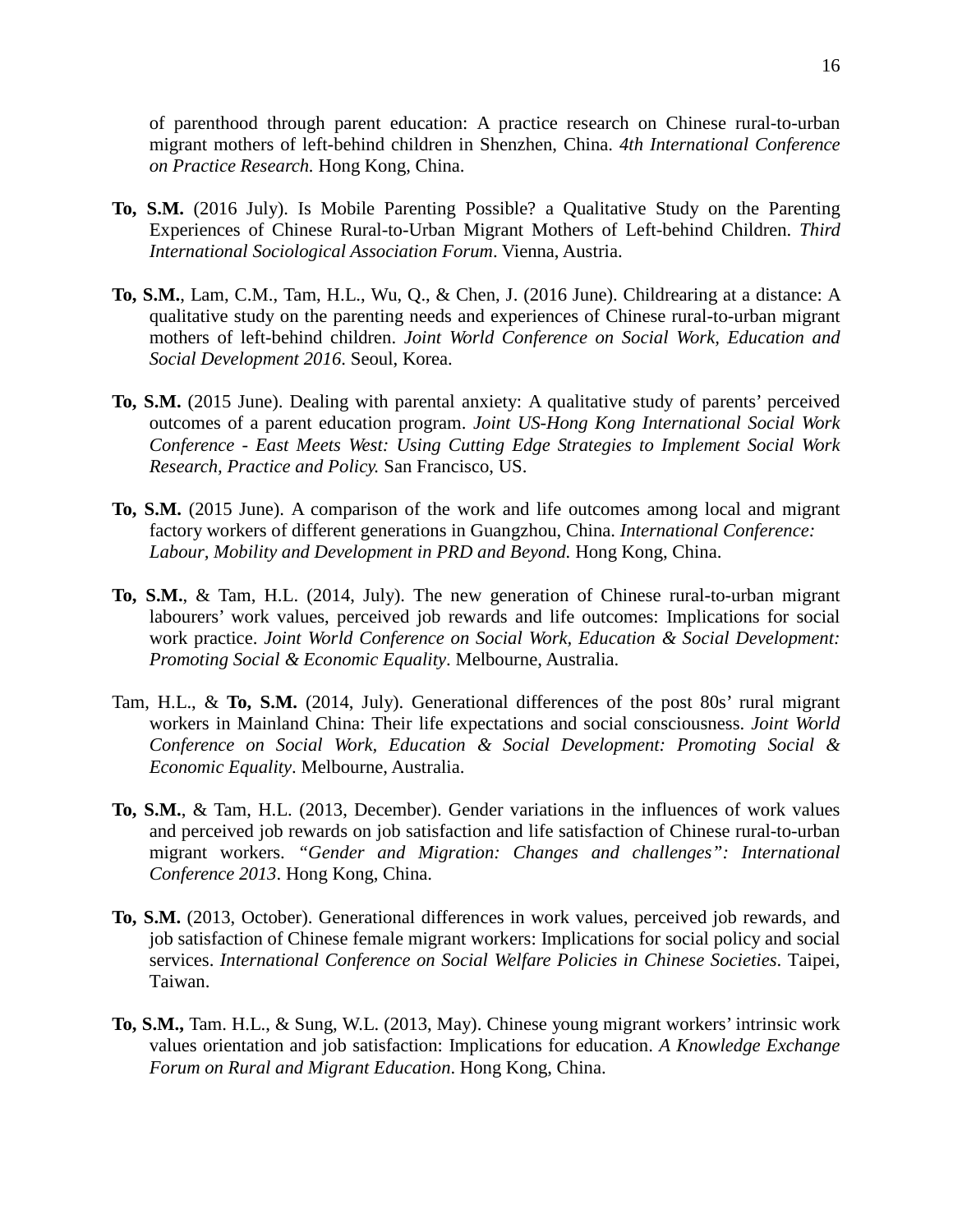- **To, S.M.**, Chung, M.Y., & So, Y.Y (2013, March). An exploratory study on the mediating effect of Hong Kong parents' self-evaluation of childrearing practices on parental stress. *International Conference on Demographic and Institutional Change in Global Families*. Taipei, Taiwan.
- **To, S.M.**, Ngai, S.S.Y., & Iu Kan, S.M. (2012, September). Exposure to sexually explicit online materials among adolescents in Hong Kong: An exploratory study of its pattern and psychosocial correlates. *International Conference on Social Welfare Policies in Chinese Societies*. Hong Kong, China.
- **To, S.M.**, Tam, H.L., Tsoi, K.W., & Sung, W.L. (2012, June). An exploratory study on the life concerns, work values, and job satisfaction of Chinese young female migrant workers. *Social Work Social Development 2012: Action and Impact Conference*. Stockholm, Sweden.
- **To, S.M.**, Chu, F., & Sung, W.L. (2011, November). A qualitative study of the lived experiences of young Chinese females in condom use negotiations. *2011 Annual Conference of the Taiwan Youth Project*. Taipei, Taiwan.
- **To, S.M.**, Iu Kan, S.M.A., Tsoi, K.W., & Chan, T.S. (2011, June). Effectiveness of a humanisticexistential approach to parent education – A clinical experience in the Chinese cultural context. *42th Annual Meeting of the Society for Psychotherapy Research.* Bern, Switzerland.
- **To, S.M.**, Iu Kan, S.M.A., Tsoi, K.W., & Chan, T.S. (2010, December). Policy and practice in the field of family education: Using parent education in Hong Kong as an example. *International Conference on Comparative Social Welfare Policies in Chinese Societies*. Hong Kong, China.
- **To, S.M.**, Iu Kan, S.M.A., & Tsoi, K.W. (2009, December). Evaluation of the effectiveness of parent education programs in Hong Kong: Designs, measures and related issues. *International Conference on Globalization and Family Changes: Policy Implications, Service Initiatives and Evidence-based Practice.* Hong Kong, China.
- Ngai, N.P., Ngai, S.S.Y., & **To, S.M.** (2007, October). Youth leadership training in Hong Kong: Current development and the way ahead. *International Symposium on Youth Leadership in a Transformational Societ*y. Beijing, China.
- **To, S.M.** (2007, May). Strengthening the home-school partnership: Empowering school social work practices with families. *International Conference on: Family and Family Interventions across Different Cultures.* Hong Kong, China.
- **To, S.M.**, & Chu, F. (2007, May). Young females' existential concerns in the course of unintended pregnancy. *Roundtable Conference on Youth Studies in the Mainland China, Hong Kong and Macao.* Hong Kong, China.
- Ngai, S.Y., Ngai, N.P., Cheung, C.K., & **To, S.M.** (2007, May). Young people thriving out of low-income families. *National Youth Affairs Conference*. Melbourne, Australia.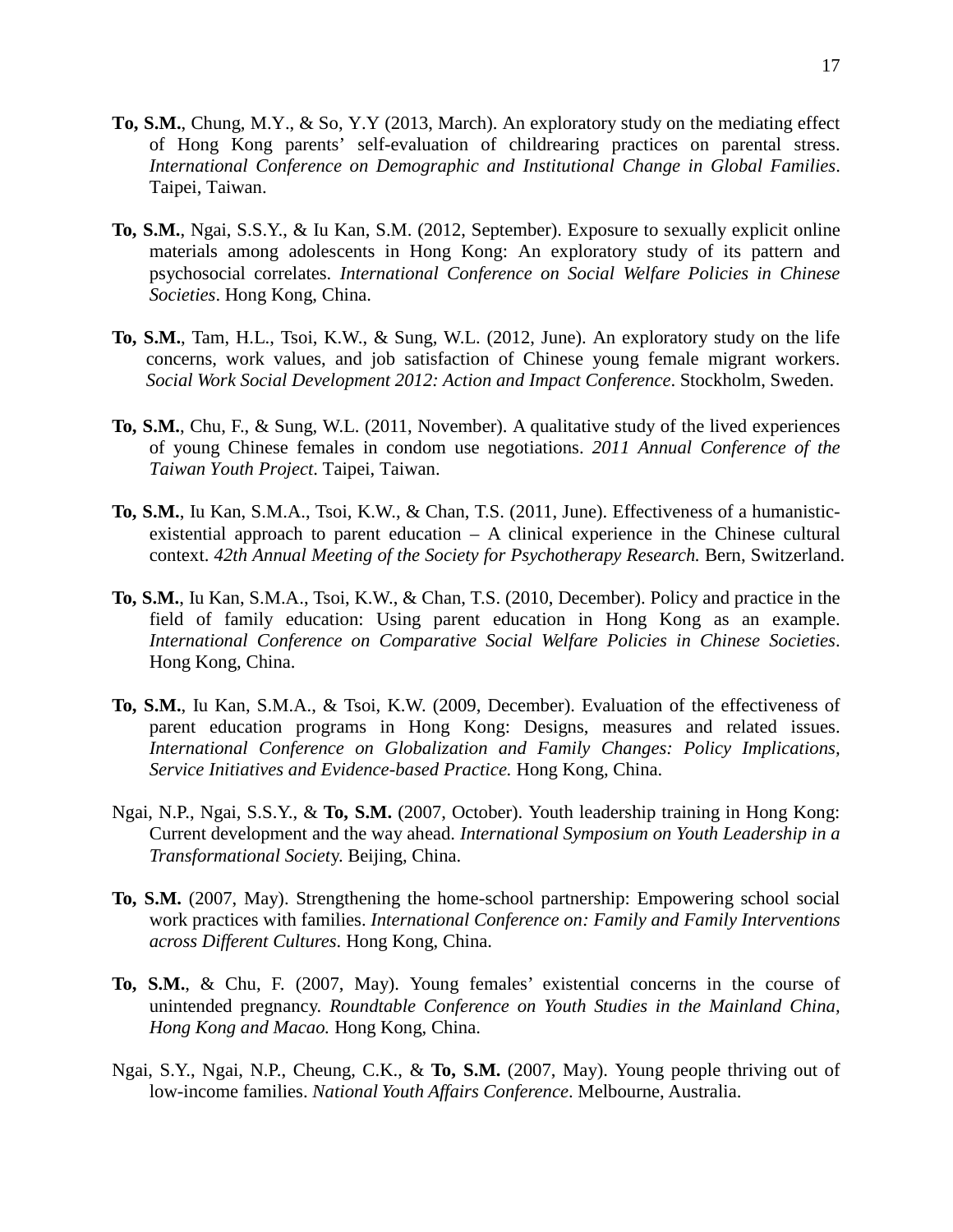- **To, S.M.** (2005, December). Beyond the realms of possibility? Exploring empowering practices among school social workers in Hong Kong. *The 7th International Conference on Asian Youth Issues: Opportunities and Challenges of Youth in New Era*. Macao, China.
- **To, S.M.** (2003, November). Using Foucault's concept of power to analyze school discipline and draw implications for school social work service in Hong Kong. *International Conference on Working with Youth in a Rapidly Changing World*. Hong Kong, China.

### **RESEARCH-RELATED & SCHOLARSHIP-OTHER CONTRIBUTIONS**

### *SERVICE TO CONFERENCE*

**Member of International Advisory Committee,** *Meaning in Life (MIL) International Conference 2022: "Cultivating, Promoting, and Enhancing Meaning in Life Across Cultures and Life Span"* organized by Hong Kong Shue Yan University, Gratia Christian College, and Colorado State University (June 22-25, 2022)

**Member of the Organizing Committee,** International Conference on *Diverse Practices of Positive Education* organized by the Joint University Mental-wellness Project (August 21-22, 2020)

**Member of the International Technical Committee**, 8th International Conference on Social Science and Humanity, organized by the International Economics Development and Research Center (April 10-12, 2019)

**Member of the Organizing Committee**, Symposium on Service-Learning, organized by the Service-Learning Centre, Chung Chi College, The Chinese University of Hong Kong (30 March 2019).

**Member of the Organizing Committee,** *Finding Life through Death: A Symposium on the Self-Reflections of Youth Work Practitioners in Encountering Life and Death Issues,* organized by Department of Social Work, The Chinese University of Hong Kong (8 March, 2019)

**Member of the Organizing Committee, CUHK SWK 55<sup>th</sup> Anniversary International** Conference on Social Welfare Policy, Practice, Research and Education: Public Engagement and Social Impact, organized by Department of Social Work, The Chinese University of Hong Kong (18-19 October, 2018)

**Member of the Program Committee**, International Conference on "Parenting in the 21<sup>st</sup> Century, co-organized by the Tung Wah Group of Hospitals and the Faculty of Social Sciences, The University of Hong Kong (20-22 October, 2016)

**Member of the Organizing Committee,** Conference on "Young People and Sexual Offences: Policy, Issues, and Practice, co-organized by the Caritas Youth and Community Service, Caritas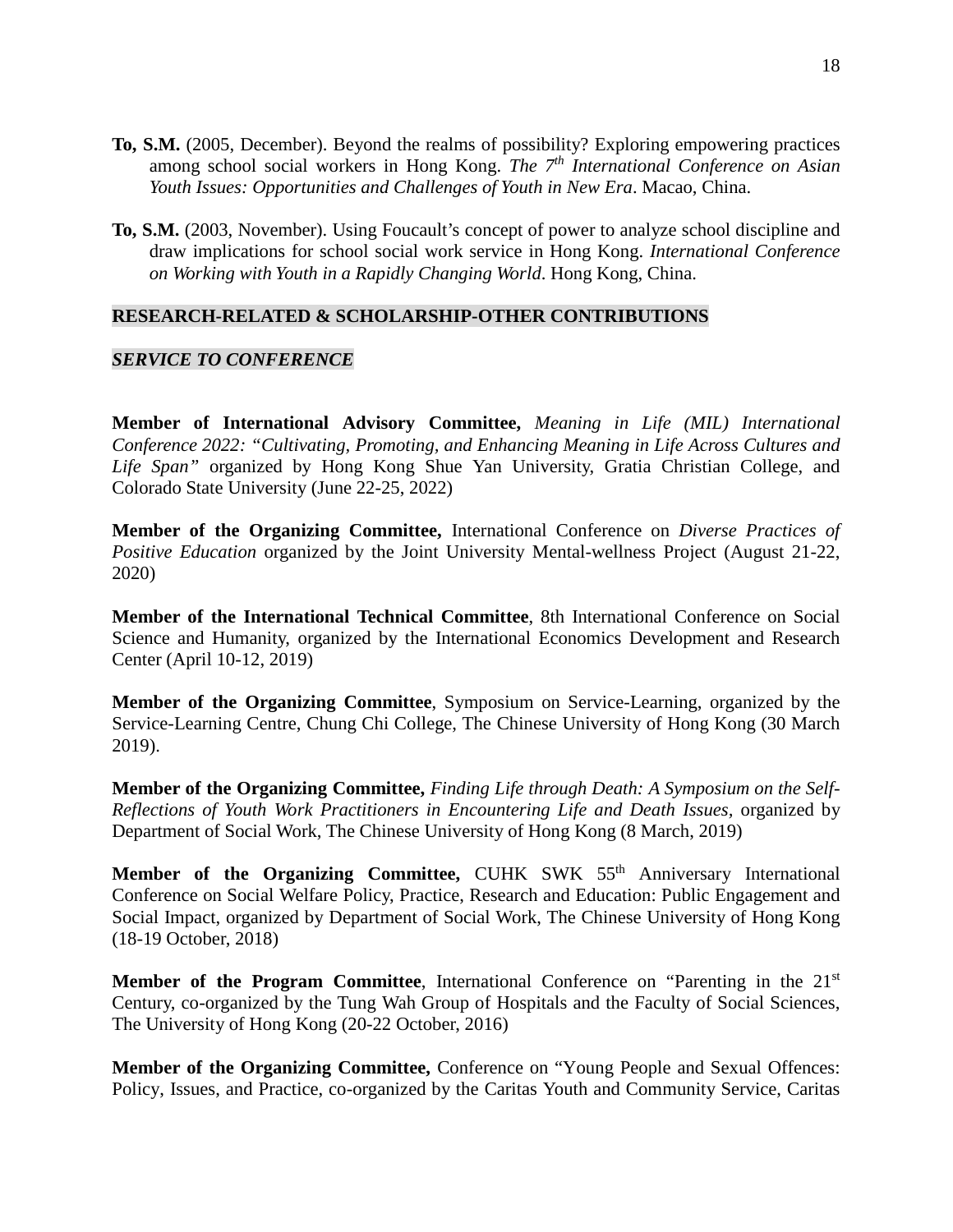Hong Kong and the Youth and Childhood Research Programme, Social Welfare Practice Research Centre, Department of Social Work, The Chinese University of Hong Kong (27-28 May, 2016)

**Member of the Scientific Program Committee**, the International Conference "Discovery and Innovation in Social Work Practicum Education," organized by the Department of Applied Social Sciences at the City University of Hong Kong, and co-organized by the Department of Social Work and Social Administration of The University, of Hong Kong, and the Department of Social Work of the Chinese University of Hong Kong (20-21 May, 2015).

**Member of the Organizing Committee**, Symposium on "Youth Work and Youth Support in a Changing Society: Challenges, Opportunities, and Innovations," organized by the Women's Foundation and the Youth and Childhood Research Programme, Social Welfare Practice Research Centre, Department of Social Work, The Chinese University of Hong Kong (27 September, 2014).

**Member of the Organizing Committee**, Symposium on Service-Learning, organized by the Service-Learning Centre, Chung Chi College, The Chinese University of Hong Kong (22 March 2014).

## *SERVICE TO JOURNALS / REFERRED ACADEMIC WORK*

Editorial Board Member, Research on Social Work Practice Editorial Board Member, Journal of Evidence-based Social Work Editorial Review Board Member: Applied Research in Quality of Life Peer Review Panel Member: Asia Pacific Journal of Social Work & Development Editorial Board Member, Madridge Journal of Behavioral and Social Sciences Editorial Board Member, The Encyclopedia of Child and Adolescent Development (Vol. VII): History, Theory, and Culture Reviewer, Journal of Research on Adolescence Reviewer, Children & Youth Social Services Review Reviewer, Journal of Child and Youth Care Forum Reviewer, Journal of Youth Studies Reviewer, British Journal of Social Work Reviewer, Journal of Social Work Reviewer, Journal of Child and Family Studies Reviewer, International Social Work Reviewer, China Journal of Social Work Reviewer, Education Journal Reviewer, Social Indicators Research Reviewer, Journal of Sex & Marital Therapy Reviewer, Journal of Child Sexual Abuse

## *SERVICES TO FUNDING ORGANIZATIONS*

External Reviewer of the Czech Science Foundation (the main public funding agency in the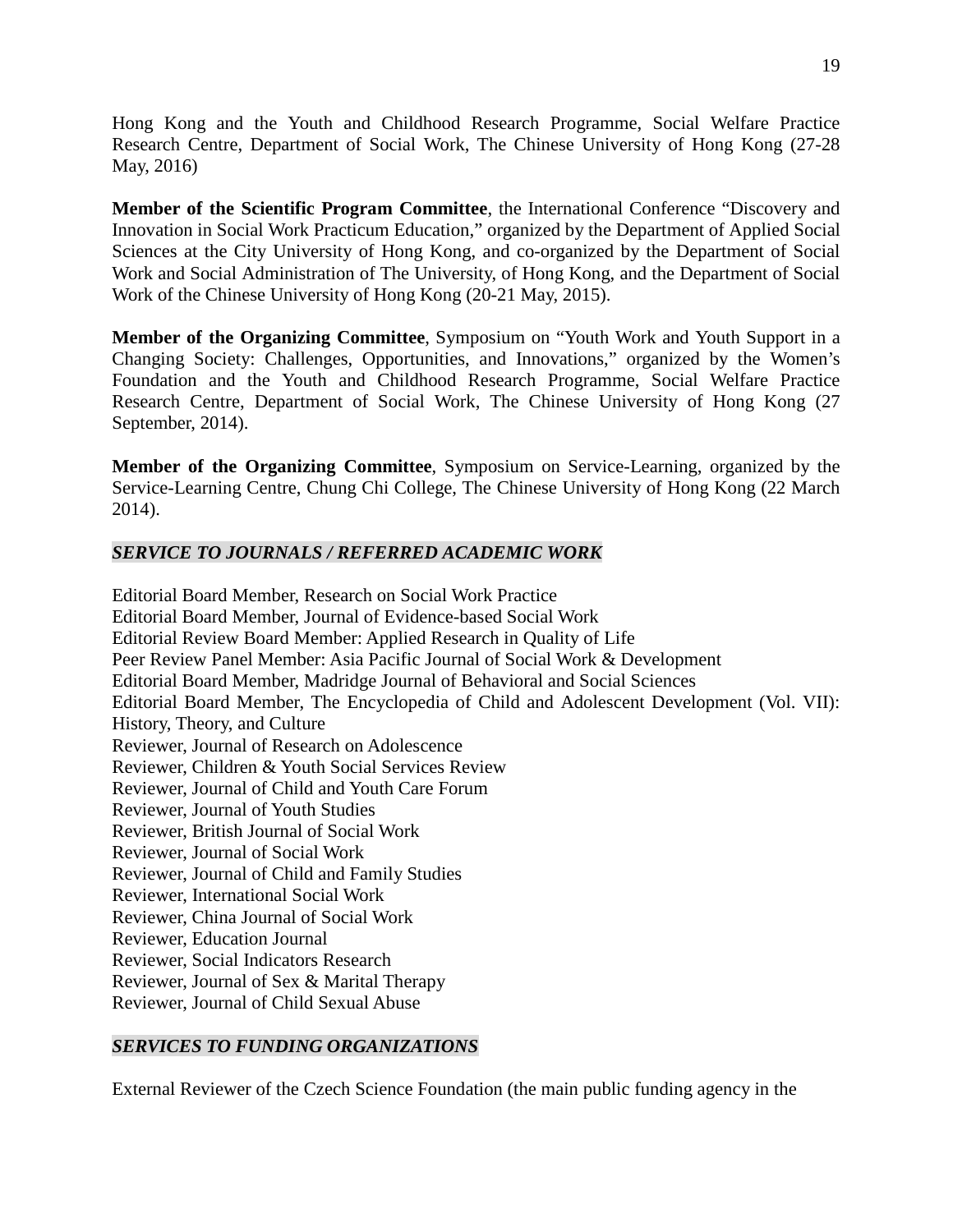Czech Republic supporting all areas of basic research) (2018-2019)

Non-Panel Review Member of the Public Policy Research Funding Scheme, HKSAR Government (2017 to present)

Vetting Committee Member of the Keswick Foundation Champion for Change Award (Sep 2018)

## *MEMBERS OF RESEARCH CENTERS*

Member of CUHK-UCL Collaborating Centre on Health Equity (CUCHE), CUHK

Member of Centre for Youth Studies, Hong Kong Institute of Asia-Pacific Studies, CUHK

Member of the CUHK-Naikai Joint Research Center in Social Policy

Member of the Social Work and Social Welfare in China Research Program, Social Work Practice and Research Center, CUHK

Member of the Youth and Childhood Research Program, Social Work Practice and Research Center, CUHK

Member of the Research Program on Social Work Education, Social Work Practice and Research Center, CUHK

### *POSTGRADUATE SUPERVISION & EXAMINATION*

I have been supervising/co-supervising 10 PhD students:

- 1. Supervisor (PhD Student: Wanyi Huang; Doctor of Philosophy in Social Welfare; Full-time from August 2021 to present)
- 2. Supervisor (PhD Student: Cheryl Danielle Lau; Doctor of Philosophy in Social Welfare; Fulltime from September 2020 to present)
- 3. Supervisor (PhD Student: Jim Hoe; Doctor of Philosophy in Social Welfare; Part-time from September 2019 to present)
- 4. Supervisor (PhD Student: Dong Lei; Doctor of Philosophy in Social Welfare; Full-time from September 2018 to present)
- 5. Supervisor (PhD Student: Alex Fong; Doctor of Philosophy in Social Welfare; Part-time from September 2018 to present)
- 6. Supervisor (PhD Student: Kooni Ma; Doctor of Philosophy in Social Welfare; Part-time from September 2017 to present)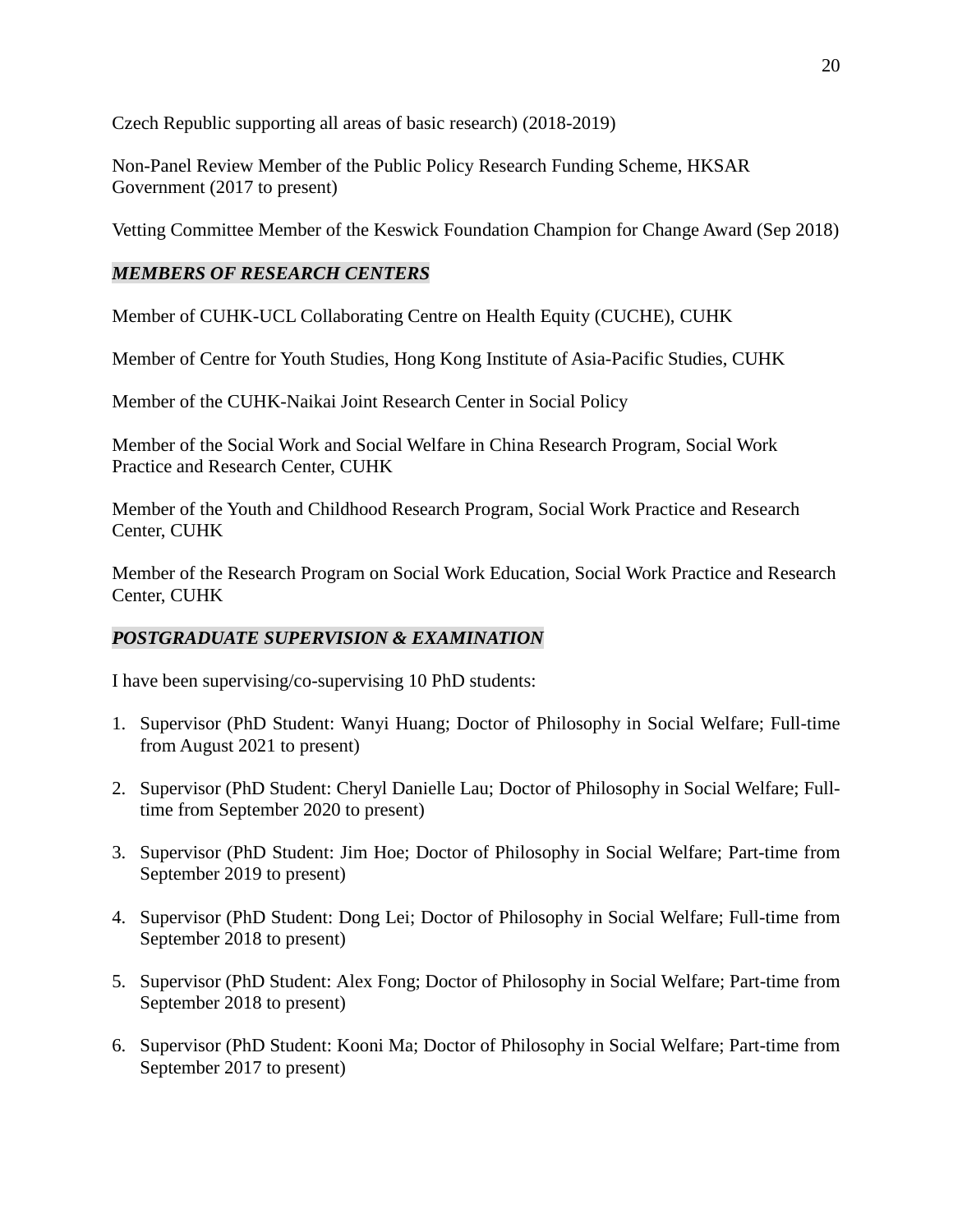- 7. Supervisor (PhD Student: Wu Xuan; Doctor of Philosophy in Social Welfare; Full-time from December 2015 to present)
- 8. Supervisor (PhD Graduate 2021: Zhang Yiyin; Doctor of Philosophy in Social Welfare)
- 9. Supervisor (PhD Graduate 2020: Cun Kunjie; Doctor of Philosophy in Social Welfare)
- 10. Supervisor (PhD Graduate 2018: Liu Xiao Yu; Doctor of Philosophy in Social Welfare)
- 11. Co-Supervisor (PhD Graduate 2016: Yu Miao; Doctor of Philosophy in Social Welfare)

## **INTERNAL SERVICE**

## *DEPARTMENT OF SOCIAL WORK, CUHK*

Head, Graduate Division & Programme Director, Master of Arts in Social Service Management

## *COLLEGE*

Cabinet Member & College Fellow, Chung Chi College, The Chinese University of Hong Kong

Director and Management Board Member of the Service-Learning Center, Chung Chi College, The Chinese University of Hong Kong

## *UNIVERSITY*

Steering Committee for Promoting Personal Development through Social and Civic Engagement, I·CARE Programme, The Chinese University of Hong Kong

Program Committee Member Professional Diploma Program in Guidance & Counseling, Professional Diploma Program in School Discipline & Classroom Management, Professional Diploma Program in Parent Education, Hong Kong Institute of Educational Research, The Chinese University of Hong Kong

### **EXTERNAL SERVICE**

### *COMMUNITY SERVICE*

| Member                    | Executive Committee and Service Development & Management<br>Committee, The Boys' and Girls' Clubs Association of Hong Kong |
|---------------------------|----------------------------------------------------------------------------------------------------------------------------|
| Advisor                   | Youth & Community Service, Hong Kong Young Women's<br><b>Christian Association</b>                                         |
| External Academic Adviser | Associate of Social Science in Social Work Programme, Faculty<br>of Social Sciences, UOW College Hong Kong                 |